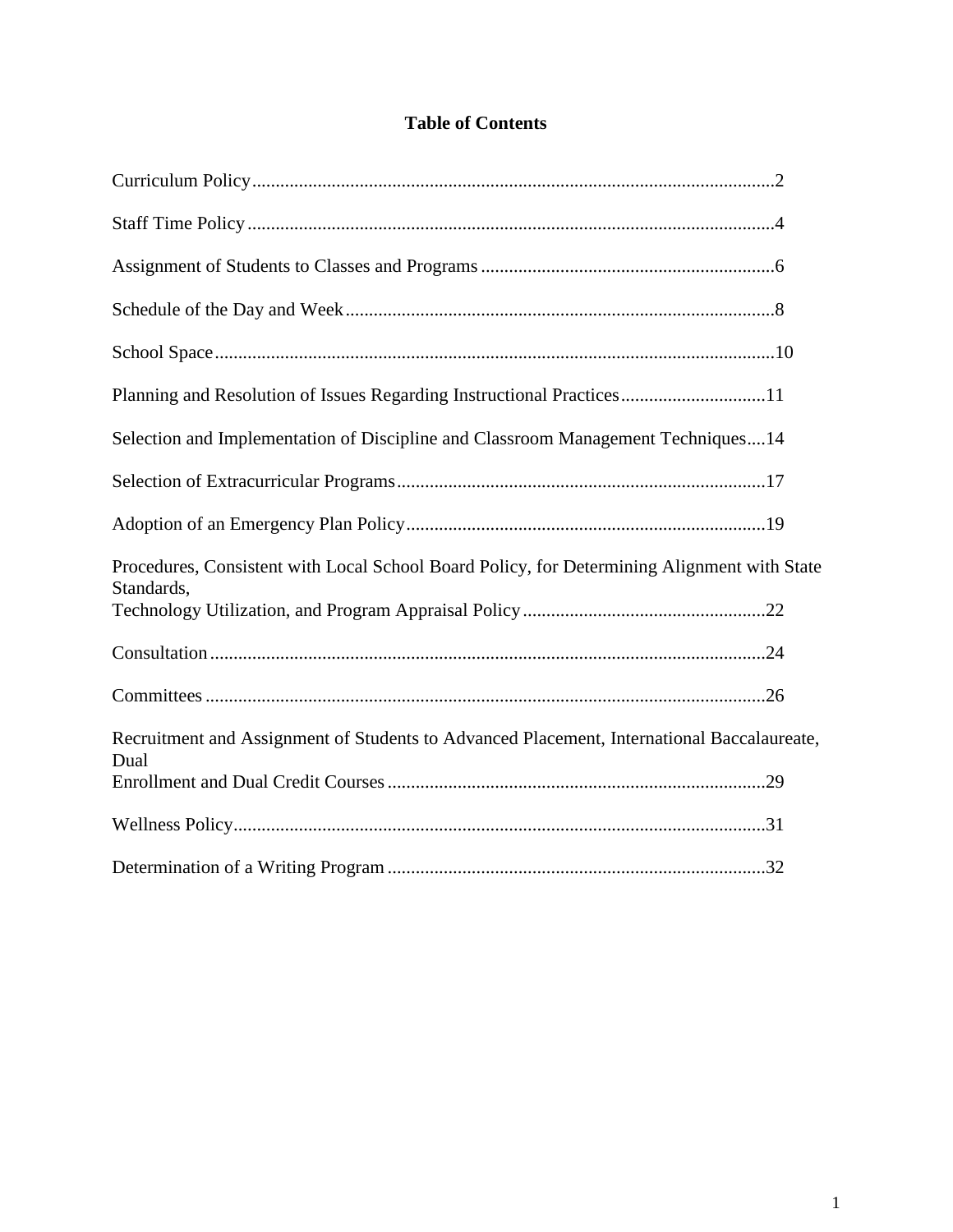# **Curriculum Policy**

[KRS 160.345(2)(i)1]

### **Purpose:**

The *Curriculum Policy* for Great Crossing High School ensures and establishes a process for curriculum development, implementation, evaluation and communication of the school's curriculum while involving all stakeholder groups.

## **Procedures:**

Great Crossing High School defines curriculum as what students are taught and the connections they make to the *real world.* The curriculum shall define what students should know and be able to do in all content areas. The curriculum shall also be defined as all experiences provided by the school staff which are designed to assist students in valuing learning and developing academically, socially, emotionally, and physically. Curriculum includes both what is taught and how it is organized for delivery.

The curriculum shall include all core subject areas (i.e. English/Language Arts, Mathematics, Science, and Social Studies), as well as a variety of elective courses (i.e. Arts and Humanities, Practical Living/Career Studies, Health and Physical Education, and Technology). The curriculum shall encompass local, state, and national standards and be research-based. It shall be aligned with the Kentucky Core Academic Standards. All students shall have equal access to all aspects of the curriculum during the school day.

The curriculum shall include the following features:

- $\Box$  Fully aligned to all local and state documents
- $\Box$  Developmentally appropriate
- $\Box$  Vertically and horizontally aligned
- $\Box$  Reflect skills and concepts, instructional strategies, assessments and resources
- $\Box$  Provide real world experiences
- $\Box$  Integrate career awareness
- $\Box$  Integrate problem solving

The Great Crossing High School Council recognizes the stakeholders for the Curriculum Committee membership. These stakeholders shall be responsible for evaluating and revising the curriculum annually.

The principal of Great Crossing High School shall be responsible for ensuring the implementation of the curriculum. All teachers shall be responsible for implementing the curriculum with fidelity in all classroom assignments and documenting the curricular topic as part of lesson planning.

The curriculum shall be communicated to all stakeholders on an annual basis. Teachers, parents and students, as well as the community at large, shall receive information on what students are to know and be able to do. This information will be posted to Great Crossing High School's website and linked to all electronic communications.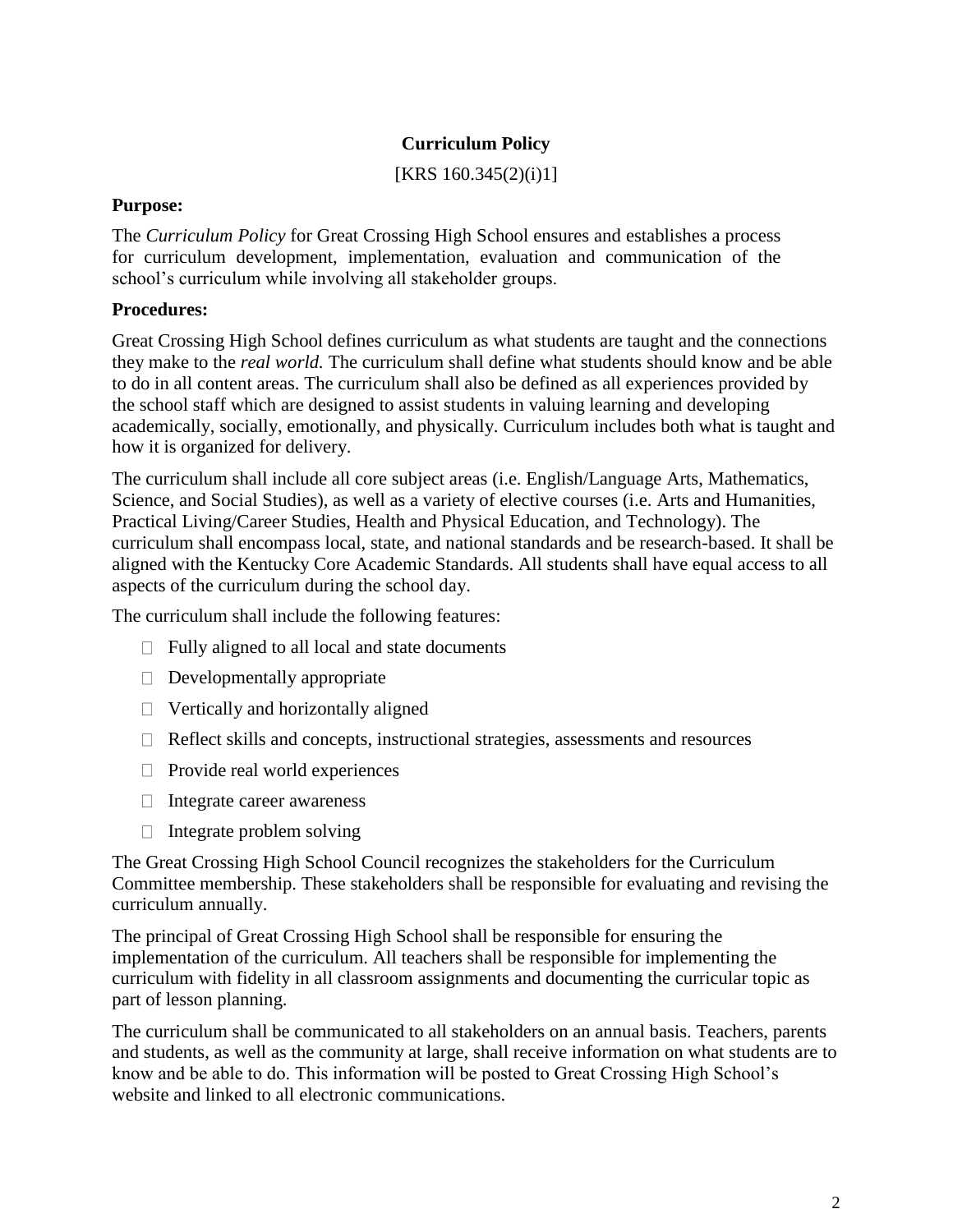All staff members shall receive appropriate professional development annually on any curricular revisions.

## **Evaluation:**

The Great Crossing High School Council shall monitor the implementation of the curriculum through a series of checkpoints during regular school council meetings. The Curriculum Committee shall annually present a curricular update during the spring prior to state assessment.

Date Adopted: \_\_\_\_\_\_\_\_\_\_\_\_\_\_\_\_\_\_\_\_\_\_\_\_\_\_\_\_\_\_\_\_\_\_\_\_\_

| Date Reviewed/Revised: |  |  |
|------------------------|--|--|
|                        |  |  |

Date Reviewed/Revised: \_\_\_\_\_\_\_\_\_\_\_\_\_\_\_\_\_\_\_\_\_\_\_\_\_\_\_\_\_\_\_\_\_\_\_\_\_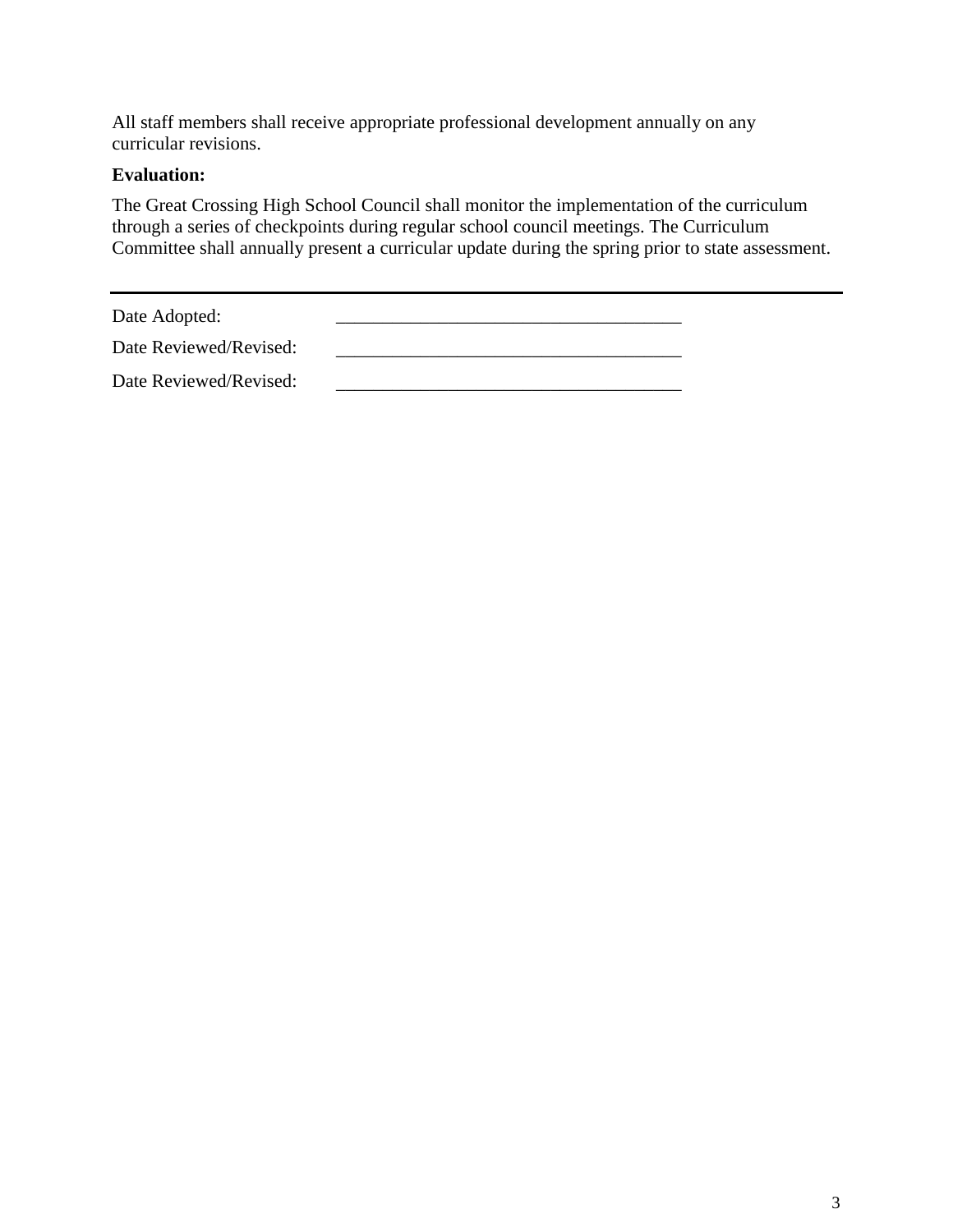## **Staff Time Policy**

[KRS 160.345(2)(i)2]

#### **Purpose:**

The *Staff Time Policy* for Great Crossing High School ensures that the amount of instructional time (e.g., number of classes taught, professional learning community time) and noninstructional time (e.g., bus duty supervision, how often to supervise hallways) for the certified and classified instructional staff is equitable and provides maximum learning time for all students.

#### **Procedures:**

In determining staff time for certified and classified instructional staff, the school council shall establish specific timeframes for instructional and non-instructional duties based on priorities established in the school improvement plan. These timeframes shall support agreed-upon student achievement goals. All certified and classified instructional staff's time during the school day shall be equitably distributed amongst Great Crossing High School's instructional staff members.

Each certified classroom teacher shall maintain a daily classroom schedule that demonstrates at least 80% of the instructional day shall be focused on the instructional core that includes English/Language Arts, Science, Mathematics and Social Studies. Non-instructional time for students (e.g., restroom breaks, course transitions) shall be kept to a minimum. Each certified classroom teacher is responsible for developing a classroom schedule; the principal is responsible ensuring that the schedules are implemented within the classrooms.

Each certified resource special education teacher shall maintain a daily classroom collaboration schedule with pull-out services kept to a minimum and only where specified by a student's individual education plan (IEP). The guidance counselor, speech-language pathologist and school psychologist shall maintain schedules outside the perimeters of this policy and within the guidelines of their specific job duties.

The principal is responsible for determining schedules for all classified paraeducators. All paraeducators shall spend at least 90% of their work day on instructional duties (i.e., working with students). Paraeducators' schedules shall be prioritized with primary grades first.

The principal has the responsibility of assigning teachers and paraeducators to classes and schedules.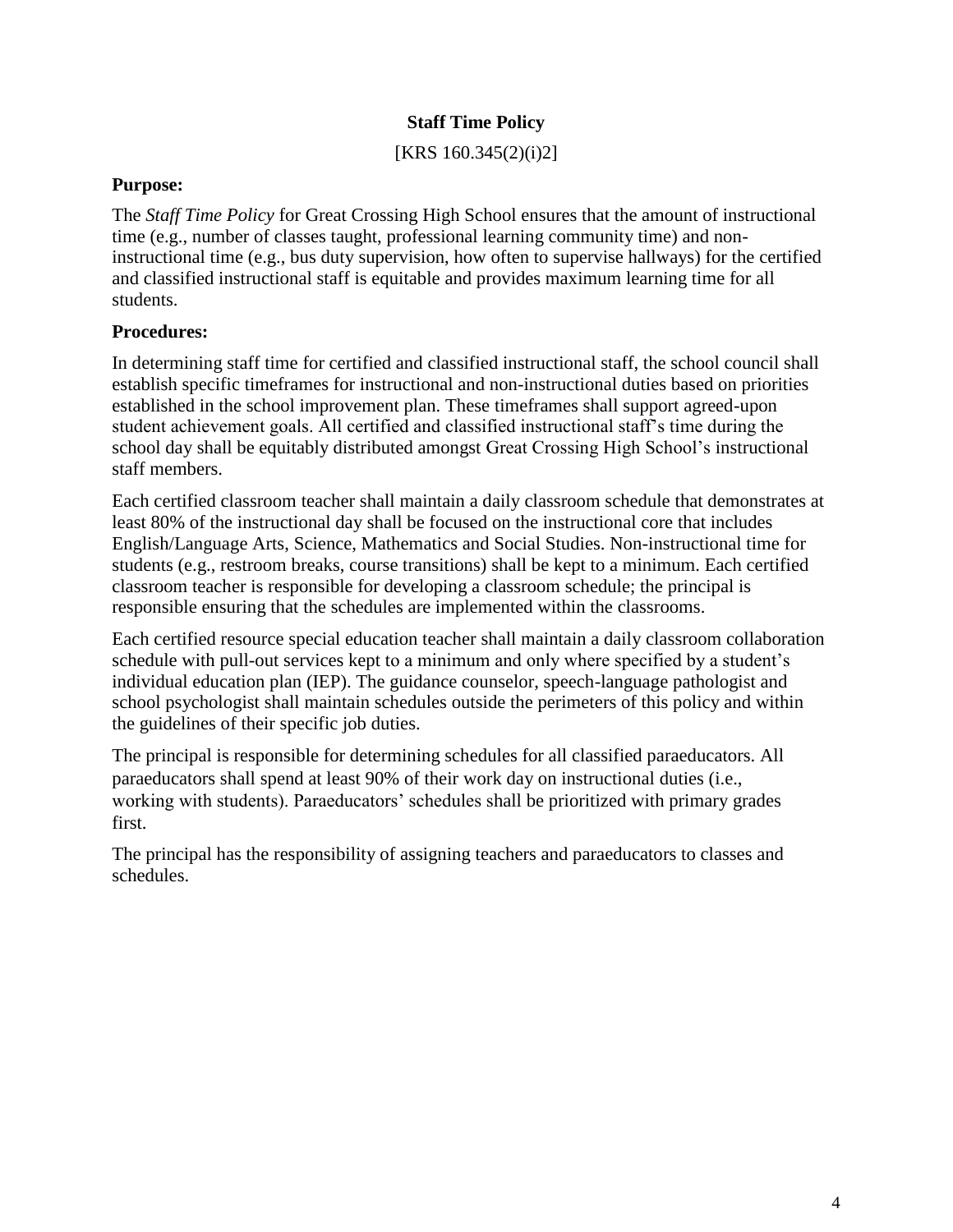## **Evaluation:**

Annually, the principal shall report to the school council a summary of the use of staff time. This report can include, but is not limited to, the percent of time spent on core academics, the collaboration schedule, the guidance schedule and how it fits into the school improvement plan goals and the determination, based on needs, for the paraeducators' schedule. The principal shall not refer to teachers by name during the reviews.

Date Adopted:

| Date Reviewed/Revised: |  |
|------------------------|--|
| Date Reviewed/Revised: |  |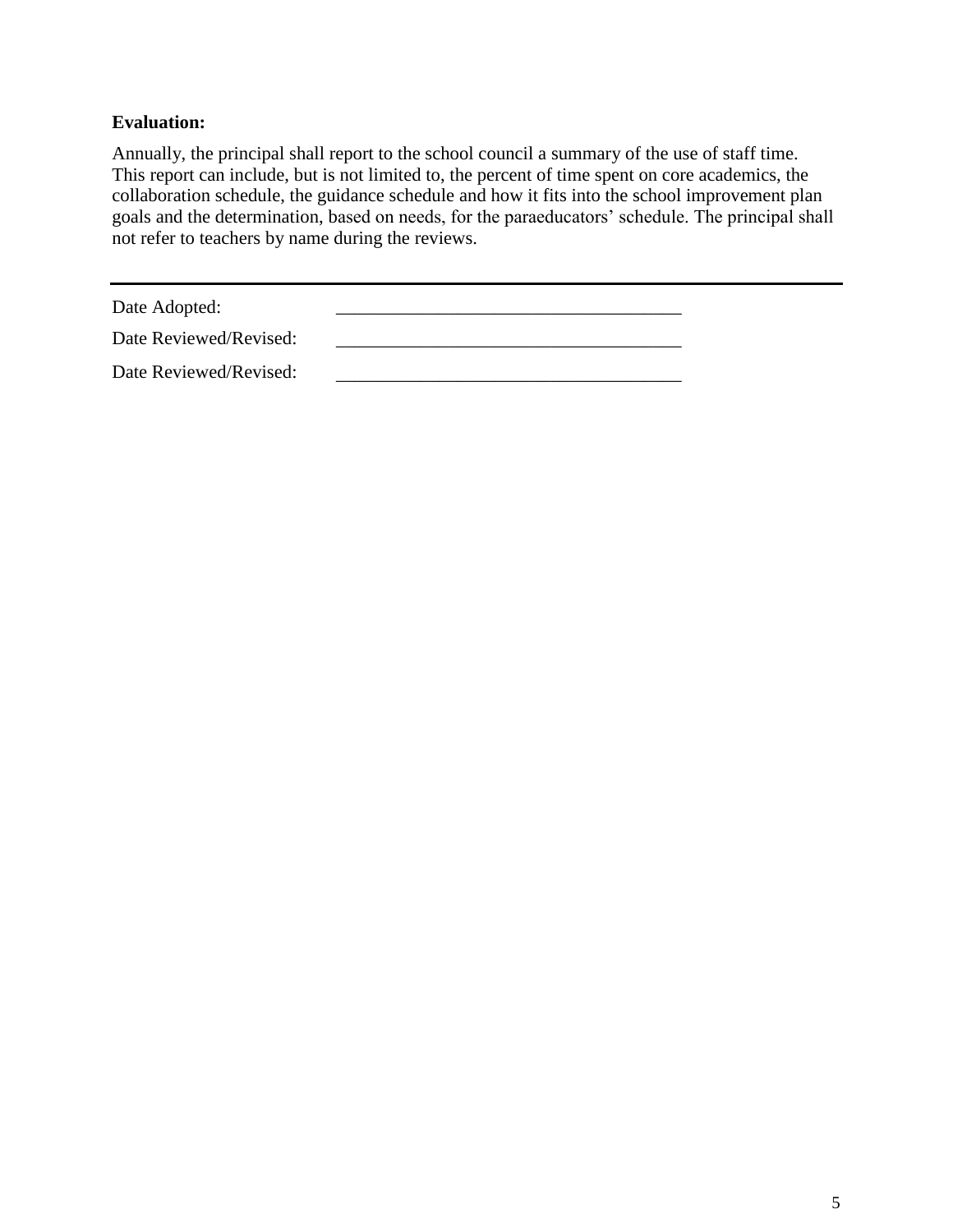# **Assignment of Students to Classes and Programs**

[KRS 160.345(2)(1)3]

#### **Purpose:**

The *Assignment of Students to Classes and Programs Policy* for Great Crossing High School ensures that all students are provided equitable access to all components of the school's curriculum through the class assignment process.

### **Procedures:**

Primary Program: Students in traditional kindergarten and grade one will be in multiage classes wherein students remain with the same teacher for up to two years. Students that need an extra year in primary program, after consultation with the teacher, the parent, the guidance counselor and the principal, will complete an extra year prior to promotion to grade 2. Any student completing an additional year will be placed with a different teacher for that additional year. Parents may appeal the decision; however, the principal shall make the final determination of placement.

Students in traditional grades two and three will be part of a graded program in a self-contained classroom for all core subjects.

All teachers within the primary program (i.e., entry/kindergarten level to grade 3) must address the critical attributes of a primary program established in Kentucky's Revised Statutes **IKRS** 

150.031(3)]. These attributes include:

- $\Box$  developmentally appropriate educational practices;
- $\Box$  multiage and multiability classrooms;
- $\Box$  continuous progress;
- □ authentic assessment;
- $\Box$  qualitative reporting methods;
- □ professional teamwork; and
- $\Box$  positive parent involvement.

Intermediate Grades: Students in grades four and five will be assigned a homeroom teacher. Teachers will rotate through the classrooms, providing subject based instruction. Students will remain in homeroom class. Each day students will receive at least 60 minutes of instruction in English Language Arts, Mathematics, Science, and Social Studies.

Grouping: At least two weeks prior to the last instructional day of school, teachers will submit placement notes on each of their students. These notes may include, but not limited to, student's academic progress, assessed reading grade level, spring MAP RIT score, behavioral issues and Individual Education Plan (IEP)/504 plan. The guidance counselor will gather this information and compile and assign students to classrooms based on the data. Students will be equitably distributed among the classes based on gender and ability. Priority for placement will be for those students that have specific needs on an Individual Education Plan (IEP) as determined during the Admission and Release Committee (ARC) meeting.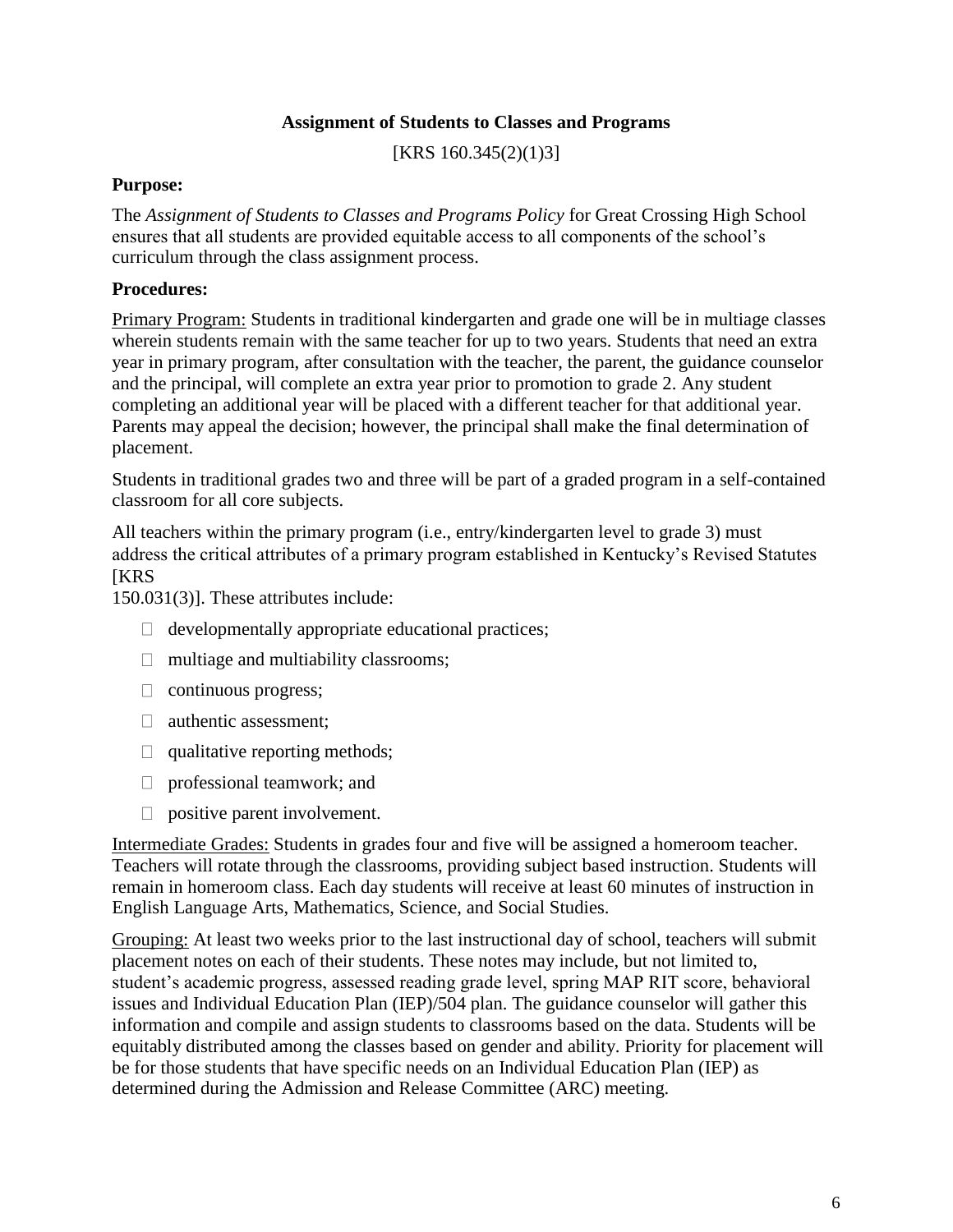Student schedules will be completed at least 30 calendar days prior to the first instructional day of school. Students and their families will be able to access schedules on Infinite Campus or can pick up a copy the first day of school.

### **Evaluation:**

Annually, between February and April, certified staff (i.e., teachers, guidance counselor and principal) will complete an online survey on the assignment of students. Data from this survey will be presented by the principal to the school council for discussion during the May meeting. Questions on the survey may include, but are not limited to the following: collaboration and team teaching, ratio between boys and girls, class size, and effectiveness of students receiving instruction from multiple teachers.

| Date Adopted:          |  |
|------------------------|--|
| Date Reviewed/Revised: |  |
| Date Reviewed/Revised: |  |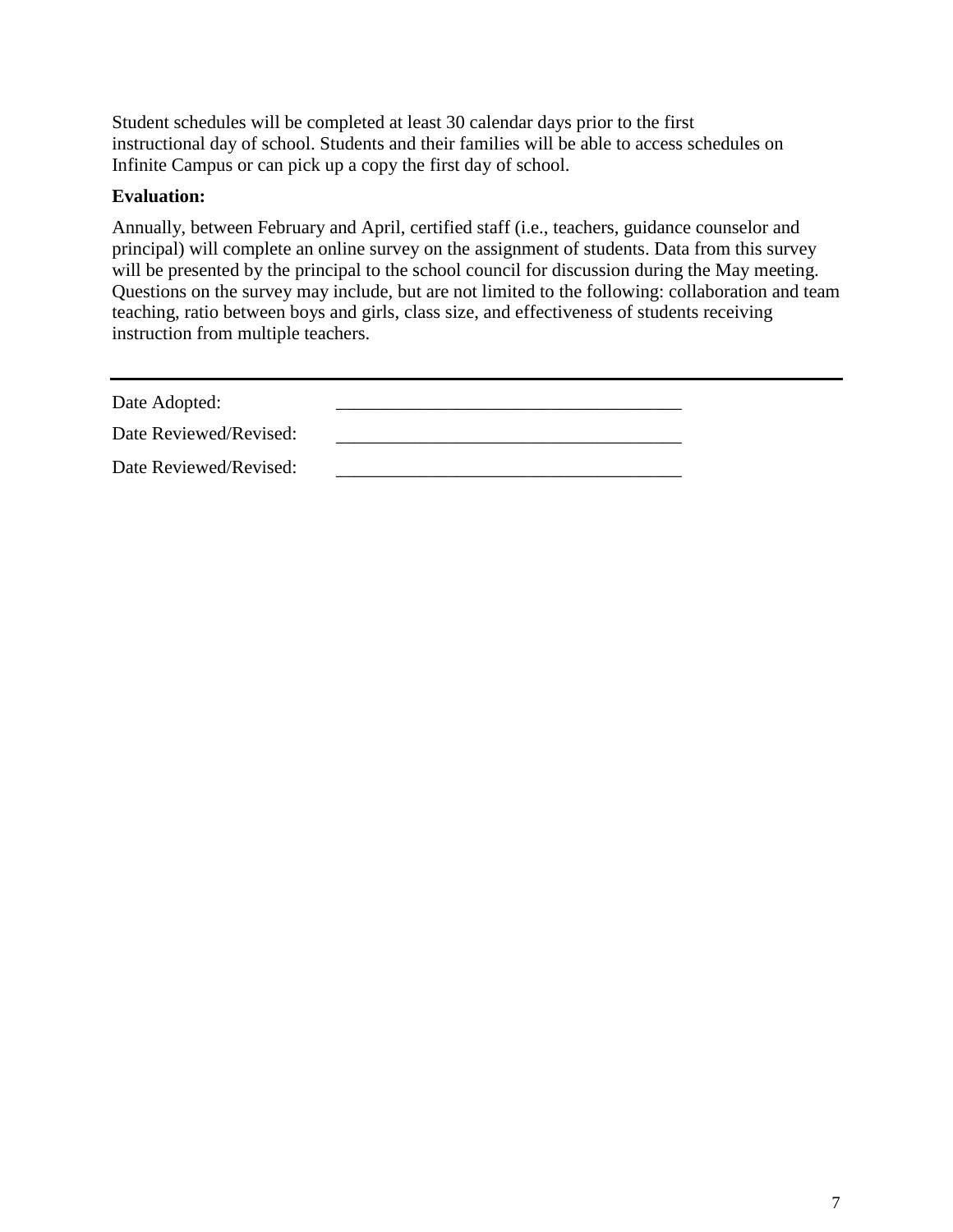## **Schedule of the Day and Week**

[KRS 160.345(2)(1)4]

#### **Purpose:**

The *Schedule of the Day and Week Policy* for Great Crossing High School ensures that all students are provided equitable access to all components of the school's curriculum within the master class schedule and aligns with Kentucky High School's mission and vision statements.

### **Procedures:**

Length and Number of Class Periods: Great Crossing High School will have a six-period day with a half-period for enrichment/intervention activities daily. Total instructional minutes daily shall not drop below 360 minutes (6 hours). The bell schedule shall be as follows:

|                 |                                            | Instructional<br>Minutes |
|-----------------|--------------------------------------------|--------------------------|
| $7:45 - 8:38$   | Zero Hour                                  | 53                       |
| $8:45 - 9:40$   | 1 <sup>st</sup> Period                     | 55                       |
| $9:40 - 9:45$   | Transition                                 | 5                        |
| $9:45 - 10:40$  | 2 <sup>nd</sup> Period                     | 55                       |
| $10:40 - 10:45$ | Transition                                 | 5                        |
| $10:45 - 11:40$ | 3 <sup>rd</sup> Period                     | 55                       |
| $11:40 - 11:45$ | Transition                                 | 5                        |
| $11:50 - 12:20$ | Enrichment/Intervention                    | 35                       |
| $12:20 - 12:25$ | Transition                                 | 5                        |
| $12:25 - 1:45$  | 4 <sup>th</sup> Period<br>(Includes Lunch) | 60                       |
|                 |                                            |                          |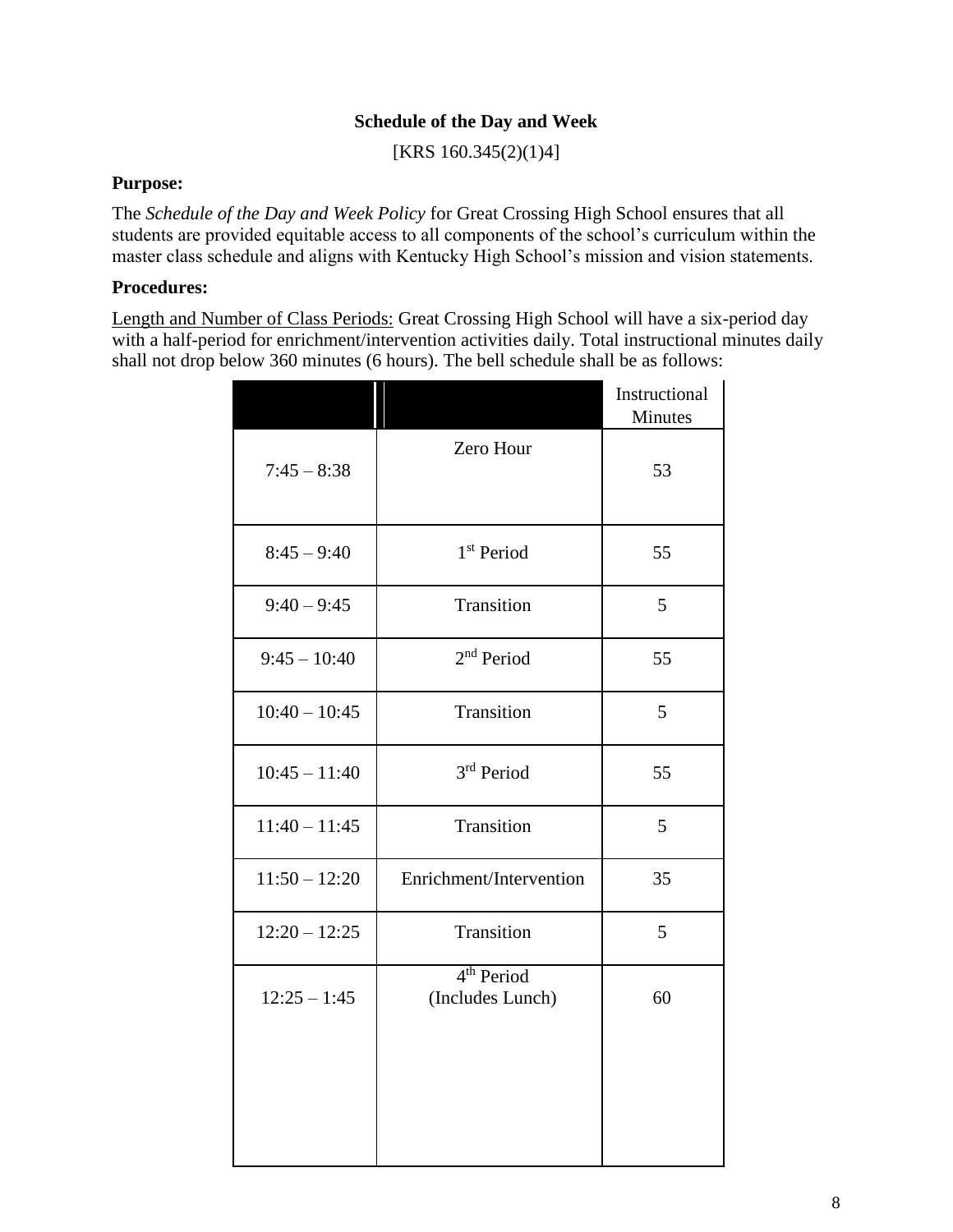| $1:45 - 1:50$ | Transition                                 | 5                                 |
|---------------|--------------------------------------------|-----------------------------------|
|               |                                            | Instructional<br><b>Minutes</b>   |
| $1:50 - 2:45$ | 5 <sup>th</sup> Period                     | 55                                |
| $2:45 - 2:50$ | Transition                                 | 5                                 |
| $2:50 - 3:45$ | 6 <sup>th</sup> Period                     | 55                                |
|               |                                            |                                   |
|               |                                            | 377 min<br>$+0$ Hour = 423<br>min |
|               | <b>Total Instructional Minutes Per Day</b> |                                   |

Protection of Instructional Time: Teachers shall begin each period on time and engage students throughout the class period. All schoolwide broadcast announcements, except emergencies, shall be done during the homeroom period. Activities that reward or punish students will not be conducted during instructional time unless those activities are strongly supported by the curriculum and the instructional programming within the school.

Common Planning and Professional Learning Time: All teachers shall be given one period daily for planning and professional learning. Core subject areas (i.e., English Language Arts, Mathematics, the Sciences and the Social Studies) and the career-technical department (CTE) shall be provided a common planning time. Once weekly, this common planning time will be for professional learning as determined by the school improvement plan and will be structured with an agenda and minutes. Non-core teachers will participate in professional learning with the department in which it shares the common planning time.

# **Evaluation:**

Annually the school council shall review student achievement data and adjust the Schedule of the Day and Week to meet the priority needs of students.

Date Adopted:

Date Reviewed/Revised: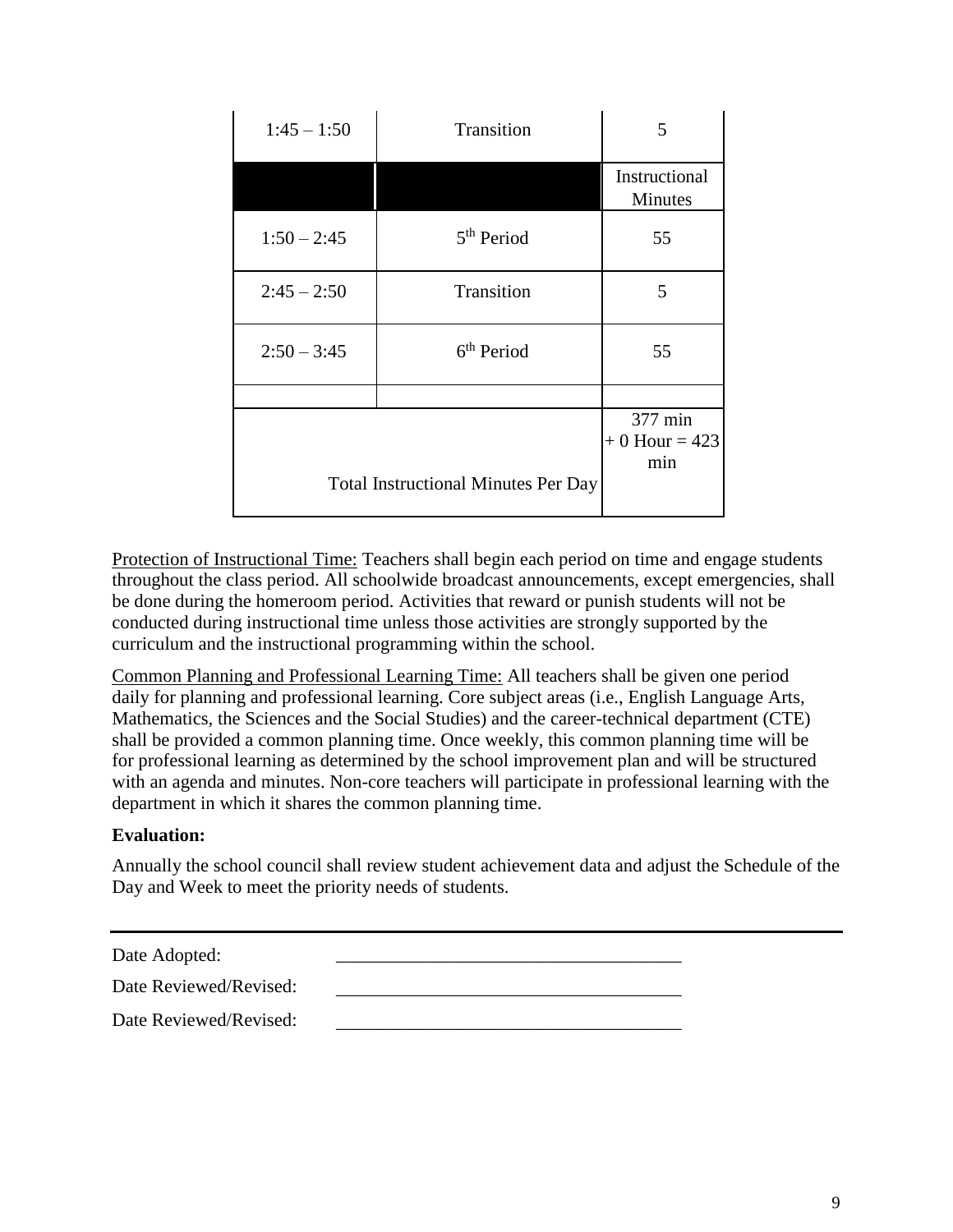#### **School Space**

## [KRS 160.345(2)(1)5]

#### **Purpose:**

The *School Space Policy* of Great Crossing High School ensures that the classrooms and nonclassroom space use is maximized to provide opportunities for sharing resources, mentoring, and collaboration among the staff and students. The school's space will be utilized to maximize the teaching and learning environments to ensure all students are achieving at high levels.

## **Procedures:**

Annually, the principal shall develop a school space plan. Criteria for space use include the following:

- $\Box$  Core subjects (i.e., English Language Arts, Mathematics, the Sciences and the Social Studies) classes shall maintain close proximity to facilitate cross-subject planning when possible.
- $\Box$  The Arts (i.e., music and visual arts) shall be in classrooms designed for that use. The Library Media Center shall be maintained to provide flexible and equitable access to the school's resources.
- $\Box$  Subjects that require specific classroom configuration shall be given priority (e.g., career-technical courses, physical education courses).
- $\Box$  Special Education class assignments shall meet federal guidance (e.g., FMD class).

Annually, the principal shall present the school space plan to the school council for consultation.

# **Evaluation:**

Course enrollment and behavior data from class transitions shall be analyzed annually to determine the effectiveness of the traffic flow and class transitions. Additionally, the council will evaluate how the current school space arrangement compliments the teaching and learning environment.

Date Adopted:

Date Reviewed/Revised: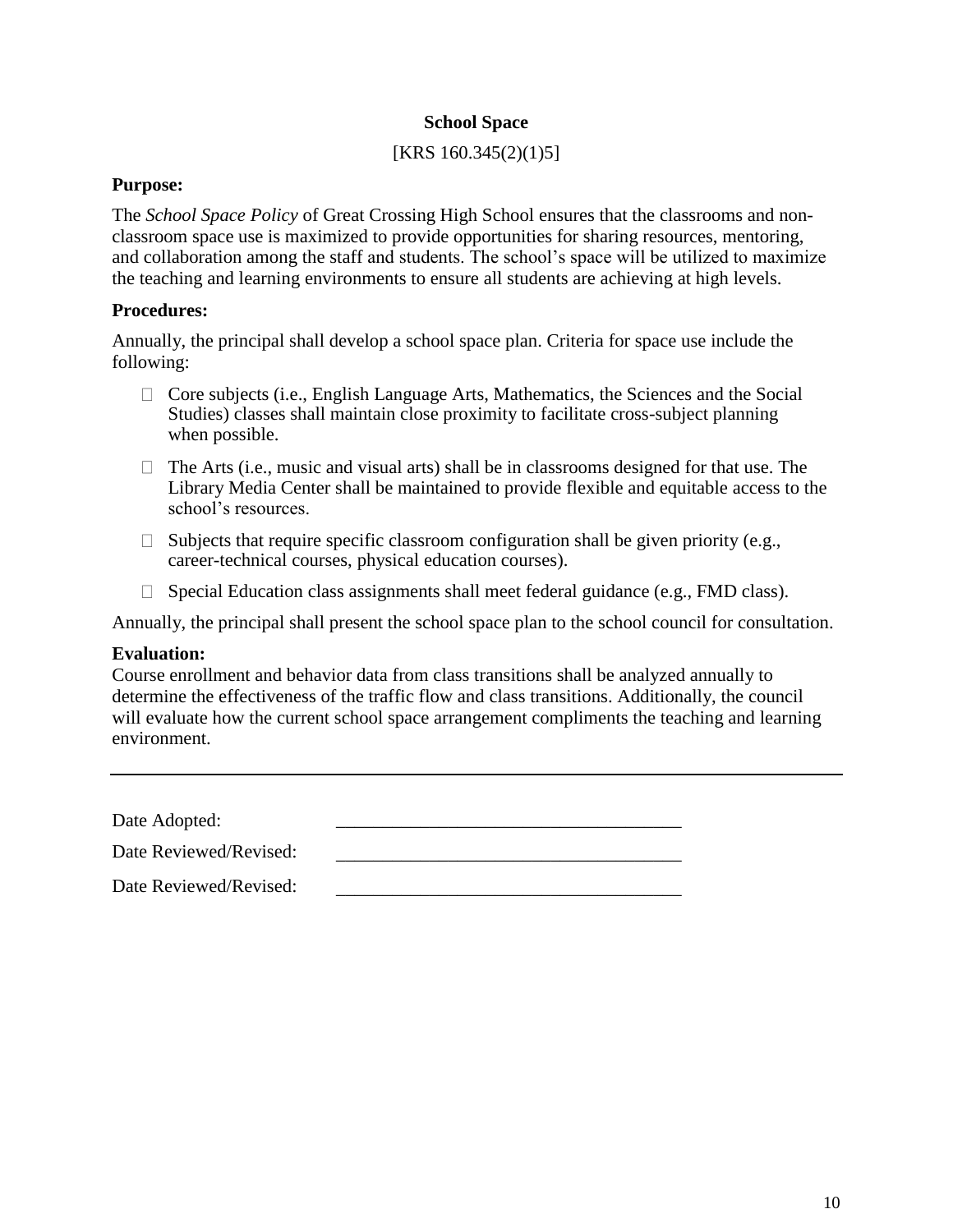# **Planning and Resolution of Issues Regarding Instructional Practices**

[KRS 160.345(2)(1)6]

## **Purpose:**

The *Instructional Practices Policy* of Great Crossing High School ensures that all instructional practices align with the Great Crossing High School's curriculum and establishes an environment where all students achieve to their potential and are prepared for future learning.

# **Procedures:**

Instructional practices shall be defined as the strategies, techniques, and activities used by the classroom teacher to engage students in the learning process.

In preparing lessons, each teacher shall:

- $\Box$  Use varied student-centered instruction:
- $\Box$  Address various learning styles and multiple intelligences;
- $\Box$  Use activities where all students use higher-order thinking and problem-solving skills;
- $\Box$  Make active use of interdisciplinary connections;
- $\Box$  Adjust instruction to respond to the needs of students;
- $\Box$  Provide for student-use of technology for appropriate and varied learning activities and to expand the classroom into the community and beyond;
- $\Box$  Use instructional resources that reflect diversity; and
- $\Box$  Assign homework that extends student learning based on the analysis of classroom data and formative assessments.

Snapshot of Class Period: An ideal class period provides quality instruction and student engagement from bell-to-bell.

- Flashback or Bell Ringer Activity
- $\Box$ Anticipatory Set for the Day: Review day's objective/essential question/agenda
- $\Box$ Best Practice Strategy: Guided Practice or Direct Instruction (may include, but are not limited to the following):
	- o Individual Assignments

o Cooperative Learning o

Research Projects

- o Reading and Summarizing o
- Graphic Organizers
- o Manipulatives o
- Peer Tutoring o

Speakers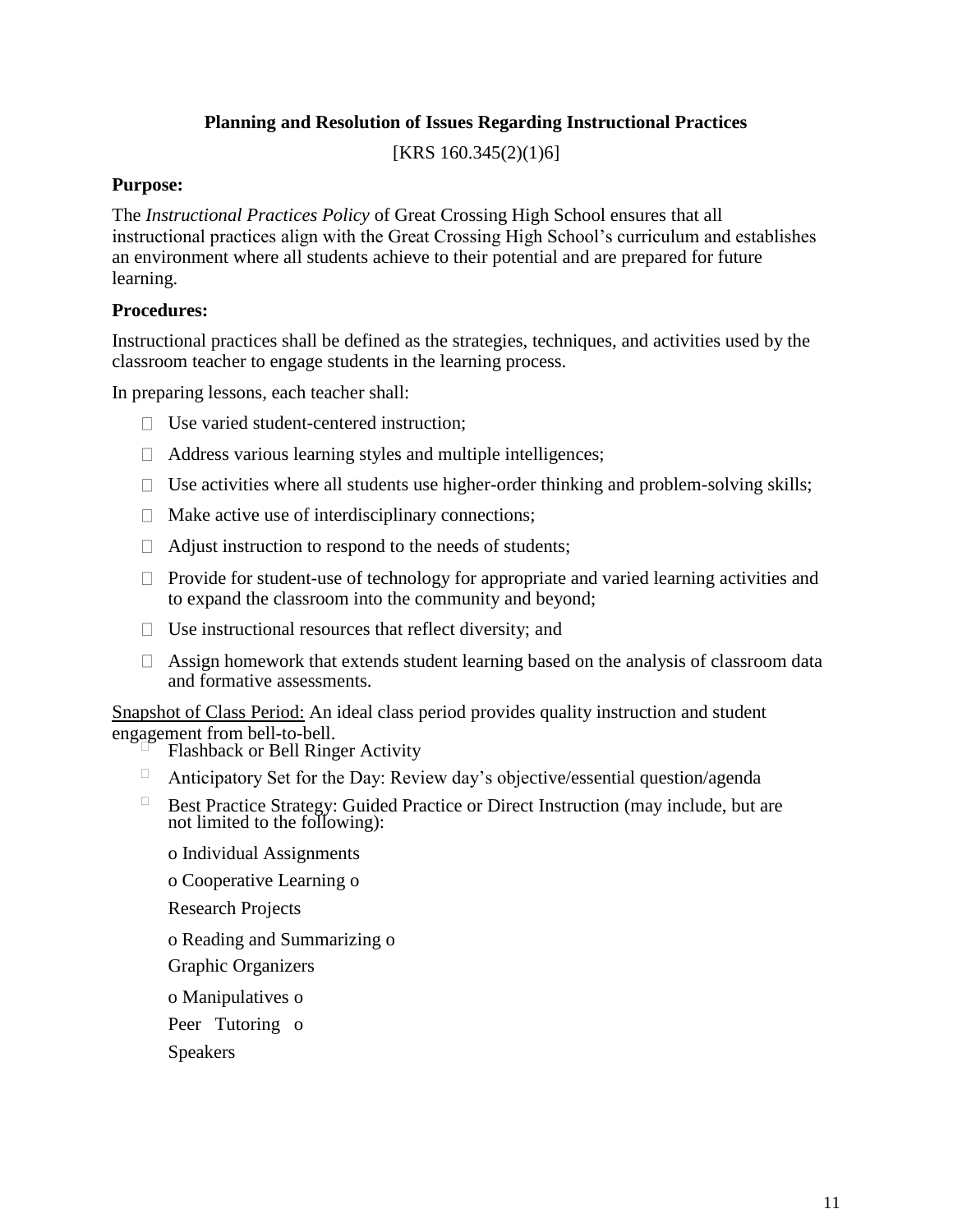- o Technology
- o Oral Presentations
- $\Box$ Lesson Closure: What did you learn today and why? /Real-world Connections/Exit Slips
- $\Box$ Discussion of Homework (if applicable)/Preparation for Assessment (if applicable)
- $\Box$ Prepare for the Next Day

Homework: Homework is to be used to extend the student's opportunity to learn. It is to be completed outside the regular school day and intended to provide added enrichment to practice skills, increase knowledge and explore topics using various learning modes and technologies.

Homework assignments will include not only written work, but also cultural and creative activities and projects. Homework will not be used as a punishment for behavior.

All classroom and enrichment teachers will…

- $\Box$  Engage in age-appropriate home-based activities that directly correlate with the days learning target.
- $\Box$  Assign homework that reinforces a skill that has been taught and formatively assessed in the classroom to ensure that all students understand the concept. If the formative assessment shows that students do not understand the concept, homework on that topic or skill will not be assigned.
- $\Box$  Assign homework that provides opportunities to engage parents in the instructional process and has real-world applications.
- $\Box$  Allow time for free reading as part of homework assignments.

All homework will be assessed for understanding within a reasonable timeframe. Teachers will provide appropriate feedback to students and will keep accurate records of homework assessments to use during student conferences and parent-teacher meetings. Homework assessments are not to be included as part of summative assessments for grading purposes. If homework is illegible, teachers may require the student to complete the assignment again in order to assess understanding. In this case, teachers need to contact the parent to discuss the issue prior to sending back the homework.

Parents and students are to be held accountable for the completion of homework assignments. Teachers shall develop a system for students to note homework (e.g., assignment/agenda book, homework log). This system should remain constant for the entire school year. This system may include the class, the assignment, the due date, necessary materials, and a parent confirmation signature or initials. Non-completion of homework will result in loss of privileges. Students that consecutively or continually do not complete homework assignments will result in

- $\Box$  teacher-student conferences,
- $\Box$  teacher-parent conferences,
- $\Box$  student-guidance counselor conferences, and/or
- $\Box$  student-parent-principal conferences.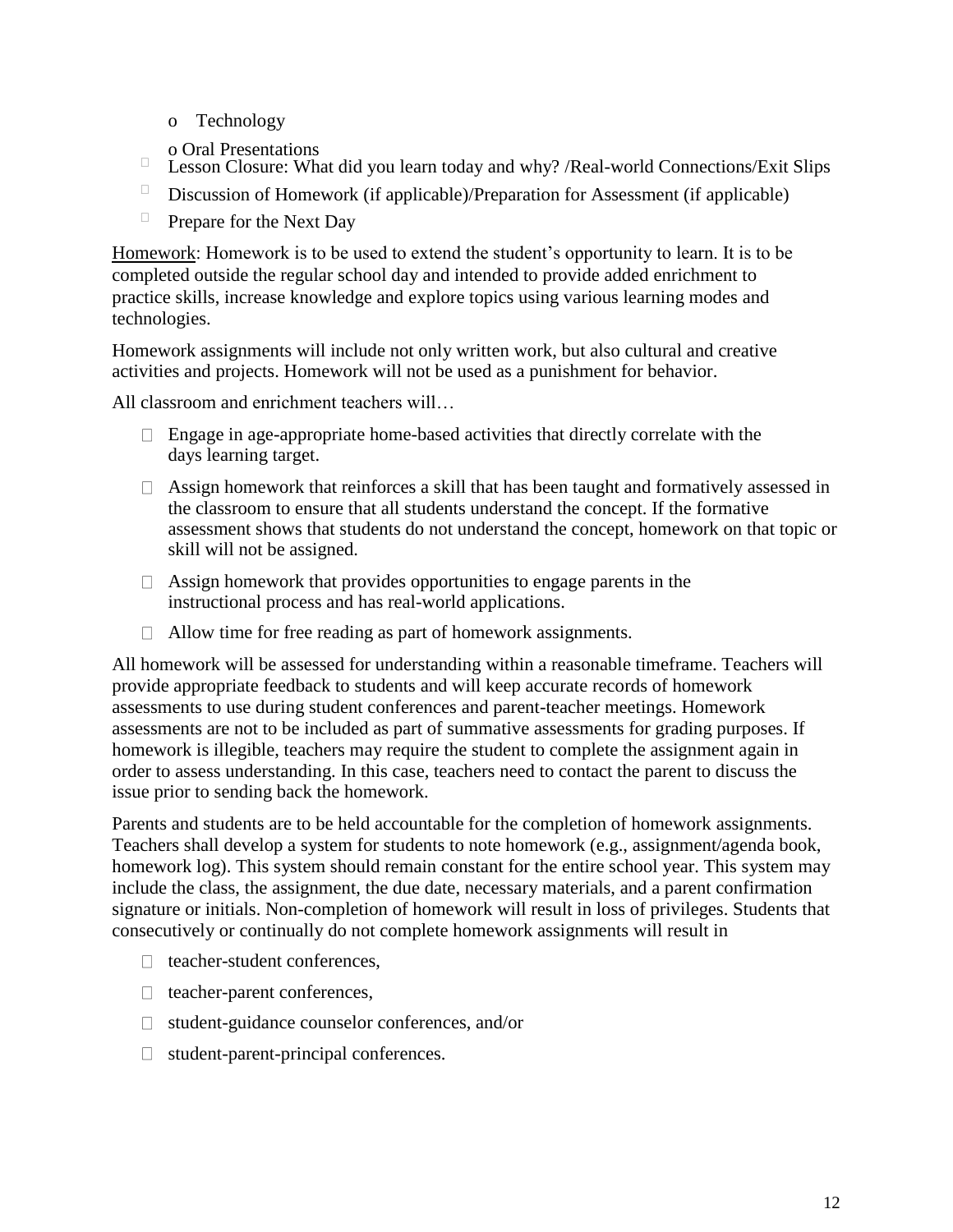# **Evaluation:**

During common planning and as part of professional learning, teachers will reflect on strategies, discuss successes and challenges, share possible solutions to challenges, and identify areas needing further support. Professional Learning Community Team Leads will discuss this at the monthly Department Chair Meeting.

Date Adopted:

Date Reviewed/Revised: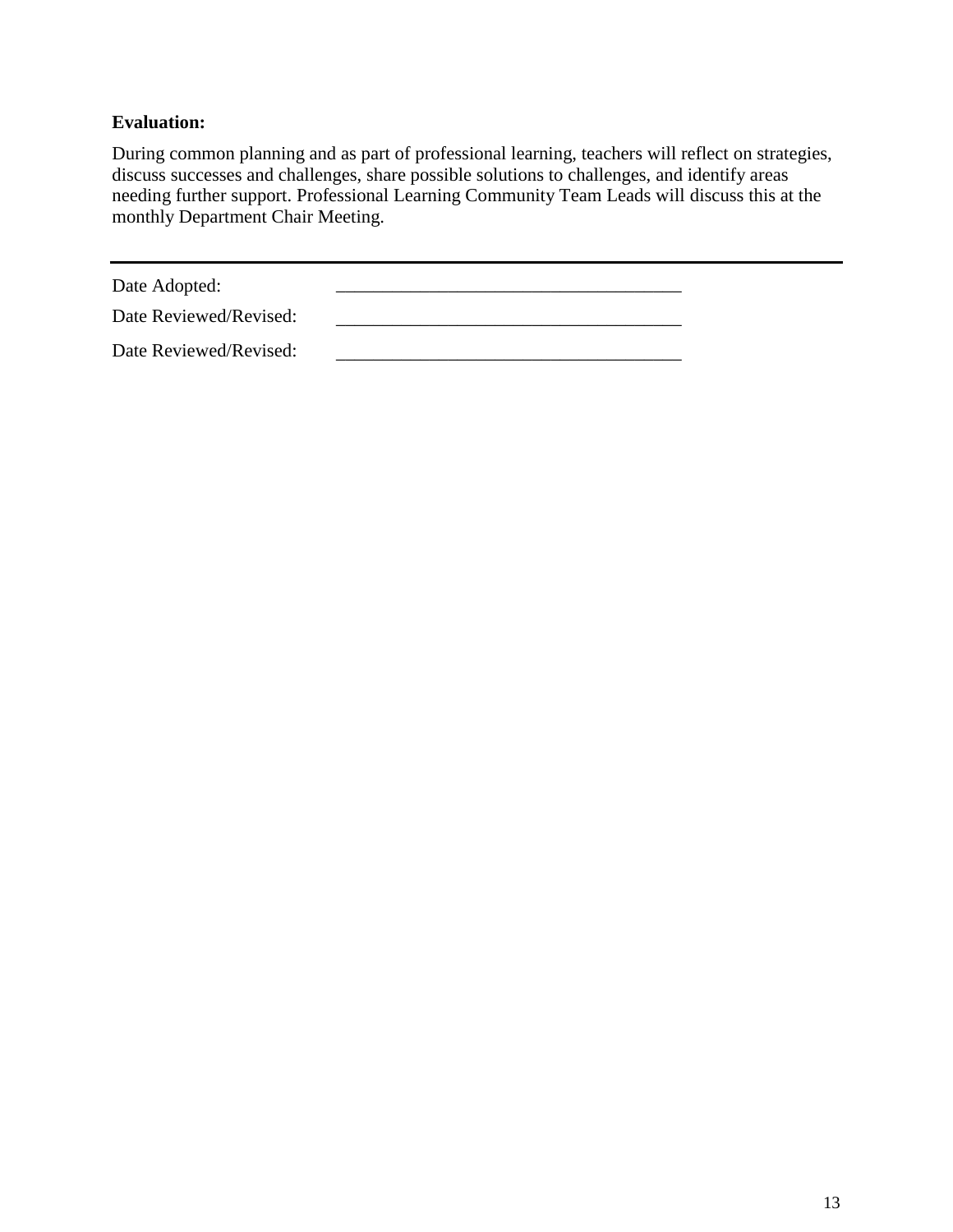# **Selection and Implementation of Discipline and Classroom Management Techniques** [KRS

160.345(2)(1)7]

## **Purpose:**

The *Selection and Implementation of Discipline and Classroom Management Techniques Policy* of Great Crossing High School ensure that standards are established for acceptable student behavior and that Great Crossing High School is a safe and secure environment.

## **Procedures:**

Within one week of the first instructional day of school (or within one week of enrollment), students and parents/guardians will receive the *Kentucky School District's Code of Conduct* booklet. Each student is required within one week of receiving the booklet to return the Acknowledgement Form from the district code of conduct booklet signed by him/herself and his/her parent/guardian. The administrative team (i.e., principal, assistant principal and guidance counselors) shall follow-up with students and families whose forms are incomplete or not returned.

The school shall develop a school safety plan as required by district policy and state regulations. The school safety plan shall be reviewed annually by the school council.

Each classroom should establish specific standards that govern the time students are in their classroom (within the standards and overall goals of Great Crossing High School). These standards shall be posted in a predominate location and in print that is legible and easy to see from any place within the classroom. These standards shall be taught by the teacher during the first week of school to all classes and reviewed after each break (i.e., fall break, winter/Christmas break and spring break). Other reviews shall be at the teacher's discretion.

# **Additional Standards:**

Appropriate dress standards: Students attending Great Crossing High School shall comply with standards in dress in order to maintain a distraction-free environment. These standards include the following:

The following describes PERMITTED clothing FOR ALL STUDENTS:

1. Shorts that meet the finger-tip rule on all sides of the leg.

2. Pants/Jeans/Sweatpants that do not have holes above the fingertip rule on all sides of the leg.

3. Yoga or fitted workout pants that are covered with a top that meets the fingertip rule on all sides.

4. All shirts must meet the following criteria:

- Cover the midriff
- Maintain shoulder coverage (all straps should be three fingers wide)
- Maintain chest coverage

5. Students are permitted to wear "hoodies", but THE HOOD MUST REMAIN DOWN AT ALL TIMES.

The following describes items NOT PERMITTED to be worn on regular school days:

- 1. Bandannas
- 2. Pajamas (this also includes blankets and slippers)
- 3. Sunglasses (unless a student has a medical reason for wearing sunglasses)
- 4. Chains or any other item deemed potentially dangerous.

5. Clothes that advertise drugs, alcohol, or that have obscene language, inflammatory language, images or suggestive messages.

6. See-through, or mesh clothing.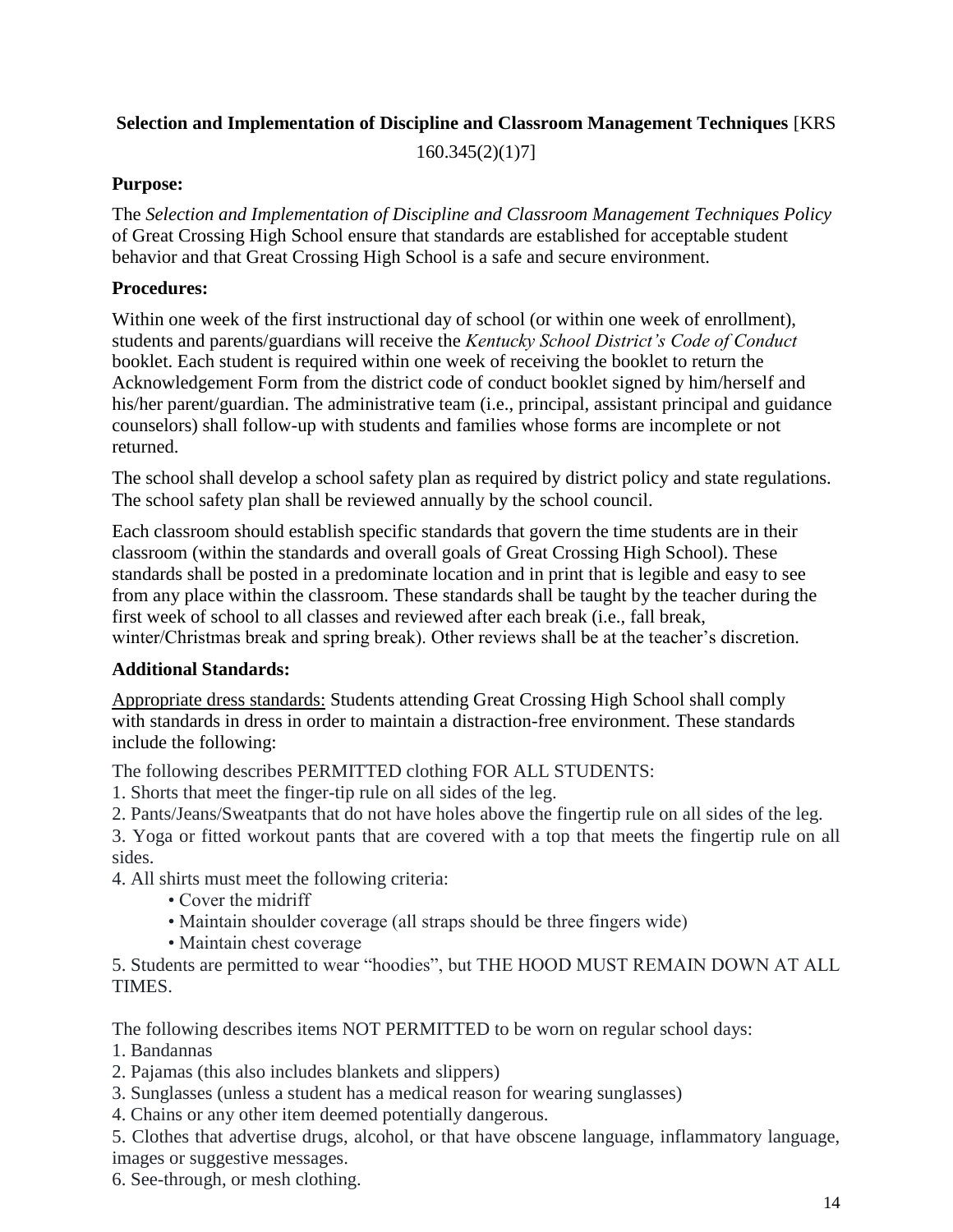Any staff members may address a student's attire to the assistant principal. The assistant principal shall observe the student in question to determine if the attire is appropriate or inappropriate. If appropriate, the assistant principal shall report back to the staff member making the inquiry with his/her determination. If inappropriate, the assistant principal shall remove the student from class and discuss the issue with him/her. The student shall then be referred to the guidance counselors for assistance to resolve the issue. Staff in the Youth Services Center may

be asked to assist. If unable to resolve the issue with the student, the guidance counselor shall call the parent/guardian.

Bullying and Harassing: Students at Great Crossing High School must respect the rights of others and to interact with them in a civil manner. Therefore students are required to speak and behave in a civil manner toward students, staff and visitors within the building.

Bullying is a repeated pattern of aggressive behavior that involves an imbalance of power that purposefully inflicts harm on the bullying victim. Bullying assumes a variety of forms, including:

- $\Box$  Direct physical or verbal actions that cause physical or emotional distress
- $\Box$  Indirect acts of social aggression designed to ruin a victim's personal reputation or social standing

Cyberbullying, the willful and repeated harm inflicted by using computers, cell phones, or other electronic devices.

Therefore, the following actions will not be tolerated at school, on school buses, or during a school-sponsored event (including athletic events) and must be reported to the principal:

- $\Box$  Strikes, shoves, kicks, or other physical contact; attempts or threatens to strike, shove, kick, or other physical contact.
- $\Box$  Offensively coarse utterance and/or gesture.
- $\Box$  Following or stalking a person in or about the school.
- $\Box$  Engages in a course of conduct or repeatedly commits acts which alarm or seriously annoy such other person and which serve no legitimate purpose; or
- □ Damages or commits a theft of the property of another student.
- $\Box$  Substantially disrupts the operation of the school.
- $\Box$  Creates a hostile environment by means of any gestures, written communications, oral statements, or physical acts that a reasonable person under the circumstances should know would cause another student to suffer fear of physical harm, intimidation, humiliation, or embarrassment.
- $\Box$  Communicates with a person, anonymously or otherwise, by telephone, email, or any other form of written communication in a manner which causes annoyance or alarm and serves no purpose of legitimate communication.
- $\Box$  Communicates in a manner which a reasonable person under the circumstances should know would cause the other student to suffer fear of physical harm, intimidation, humiliation, or embarrassment and which serves no purpose of legitimate communication.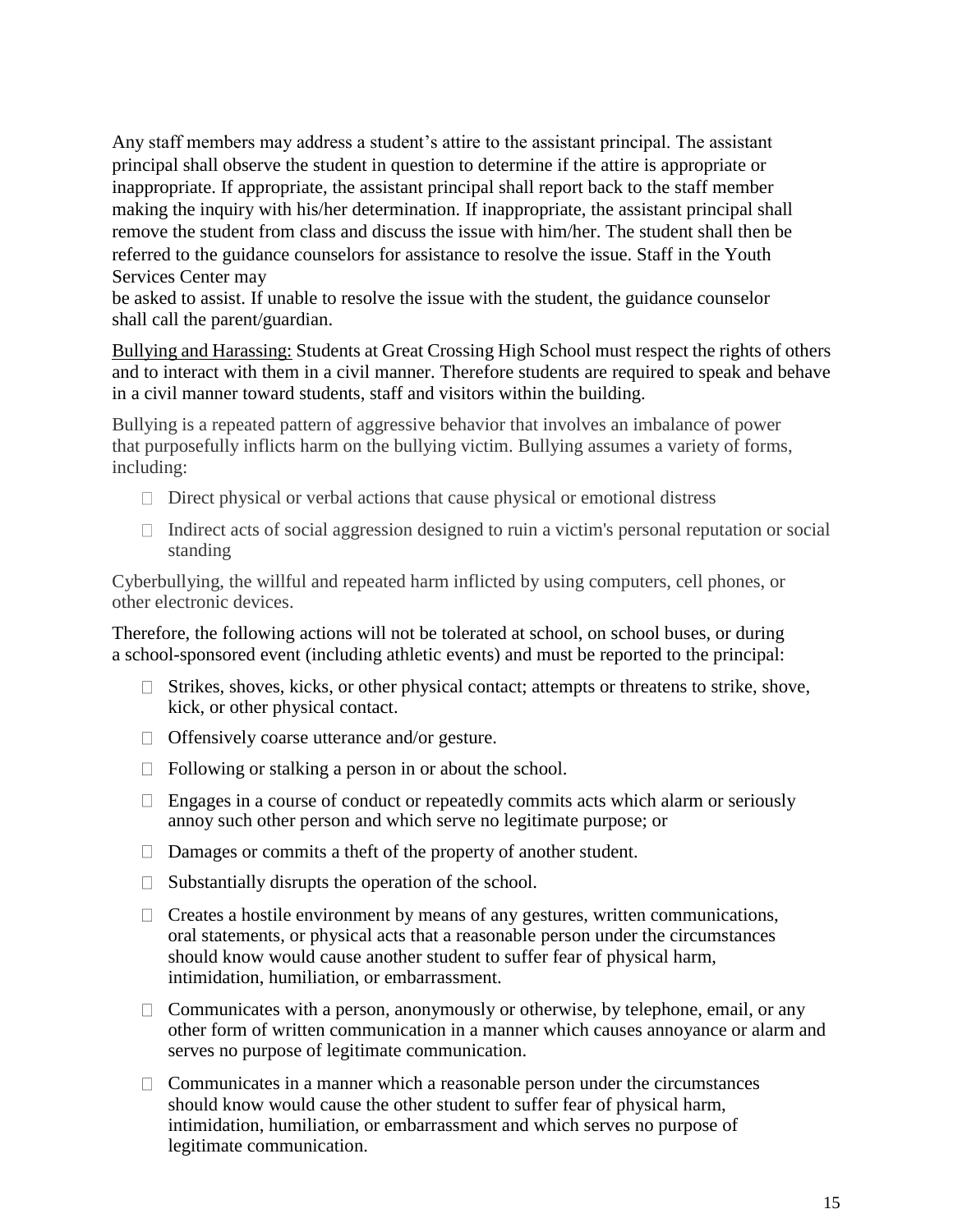Any determined acts of bullying or harassment will be handled appropriately based on the descriptor of offenses in the *Kentucky County District Code of Conduct*.

### **Evaluation:**

School behavior data shall be analyzed quarterly during a regular school council meeting. Trends shall be examined to determine causes and contributing factors. These trends shall include data disaggregated by race, gender, time of day, and classroom vs. common areas. This may be assigned to an ad hoc committee at the request of the school council.

Date Adopted:

| Date Reviewed/Revised: |  |  |
|------------------------|--|--|
| Date Reviewed/Revised: |  |  |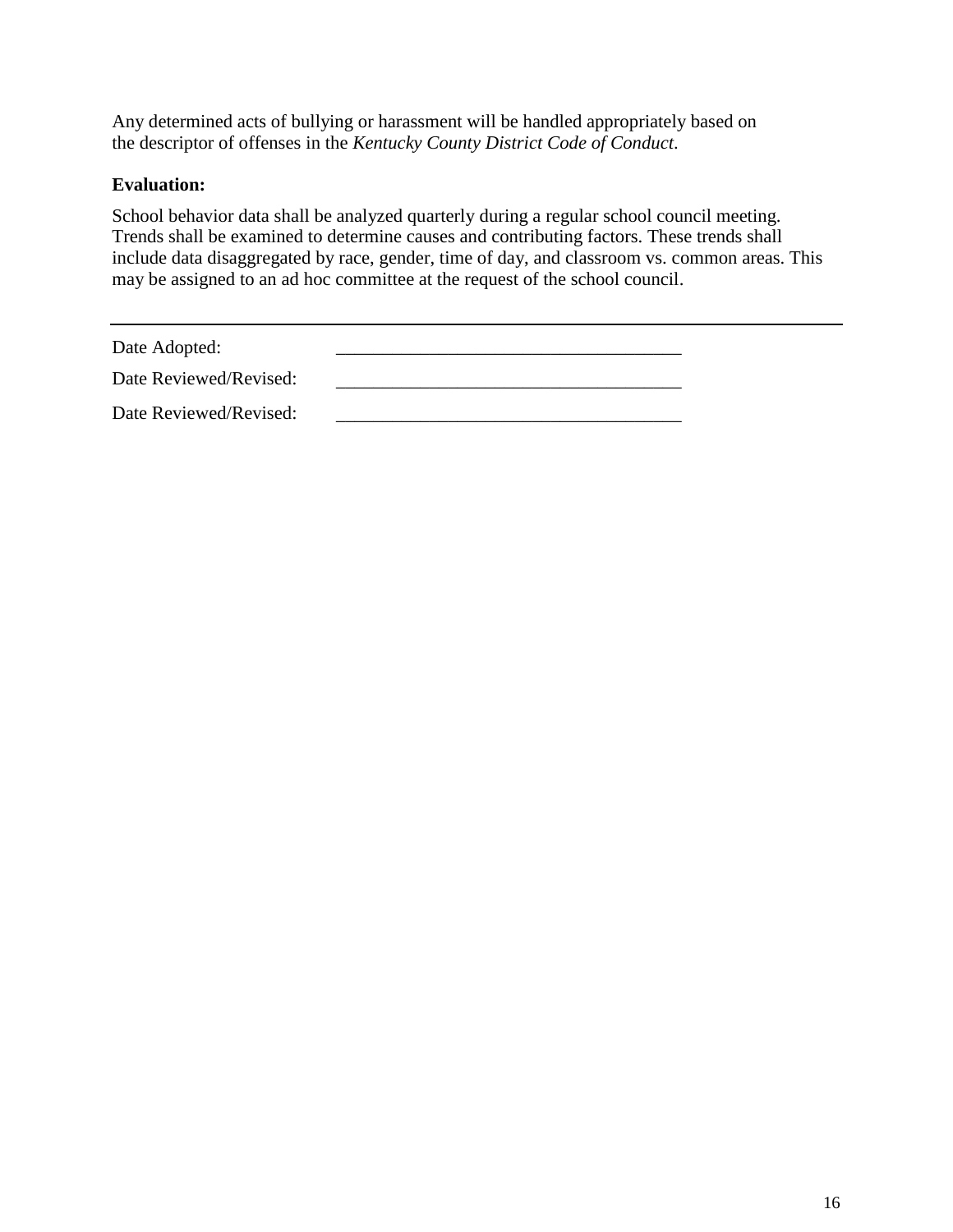### **Selection of Extracurricular Programs**

[KRS 160.345(2)(1)8]

#### **Purpose:**

The *Selection of Extracurricular Programs Policy* of Great Crossing High School ensures that students are provided multiple opportunities to extend the learning time based on student interest and abilities.

### **Procedures:**

All extracurricular programs must be based on the following criteria:

- $\Box$  The program must contribute to students becoming a self-sufficient individual exhibiting good character, responsibility and self-discipline, as well as provide supervision that will consider the student's developmental and emotional needs.
- $\Box$  The program must contribute to student's ability to work as part of a group or team.
- $\Box$  The program must be geared toward student interests and/or abilities.
- $\Box$  The program must be multicultural and enhance or maintain equity in the overall program concept.

All extracurricular programs must fall into one of the following three categories: academic, athletic, or service-learning. Each extracurricular activity must be led by an adult coach or sponsor who meets any applicable requirement set in state or federal statute, as well as by the sponsoring or governing organization. The coach or sponsor will be responsible for supervising all students while participating in the activity, including preparation, practice and travel time.

Annually and prior to October 1 of each year, the principal shall present a list of extracurricular programs to the school council for discussion and review. The principal will follow district policies and procedures in selecting and evaluating all coaches and/or sponsors for all extracurricular activities.

Student Participation: Students who wish to participate in extracurricular programs must…

- $\Box$  Maintain a "C" average in all courses including core classes and electives.
- $\Box$  Be present for all classes the day of the activity or the day prior if on a weekend or holiday [Exemption: school-sponsored off-campus activities (e.g., college visits)].
- $\Box$  Comply with rules and procedures developed by the coach or sponsor for the extracurricular program.
- $\Box$  Meet any additional requirements set by the appropriate sponsoring or governing organization or as established in district board of education policies and procedures.

The principal has the final decision on student participation.

Senior Activities: Activities specific to the senior class include college and university visits, senior trip, and prom. In order to participate in any or all of the senior-specific activities, seniors must:

 $\Box$  Be on track (with appropriate class credits) to graduate at the end of the spring semester.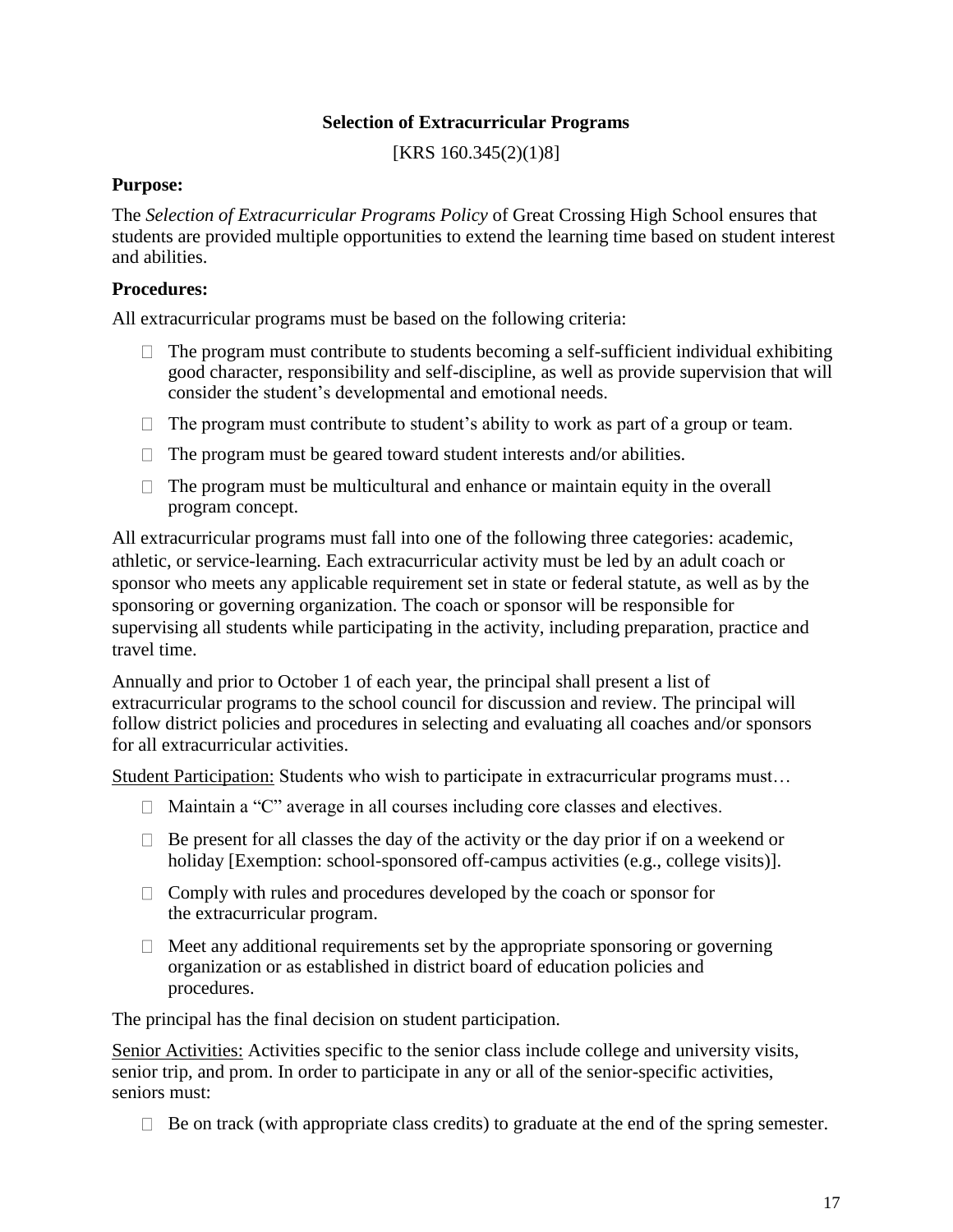- $\Box$  Have no more than ten (10) unexcused absences (based on Infinite Campus and district policy).
- $\Box$  Not have been suspended (in-school or out-of-school) or placed in an alternative program within thirty (30) calendar days of the event.
- Maintain a passing grade in all courses including core classes and electives.
- $\Box$  Be present for all classes the day of the activity or the day prior if on a weekend or holiday.
- $\Box$  Comply with procedures developed by the sponsor for the activity.
- $\Box$  If applicable, provide own funding for participation.

The principal will have final decision on participation in senior-specific activities.

#### **Evaluation:**

All extracurricular programs will be evaluated annually for effectiveness, student participation, and equity as part of the school improvement planning process.

| Date Adopted: |  |
|---------------|--|
|               |  |

| Date Reviewed/Revised: |  |
|------------------------|--|
|                        |  |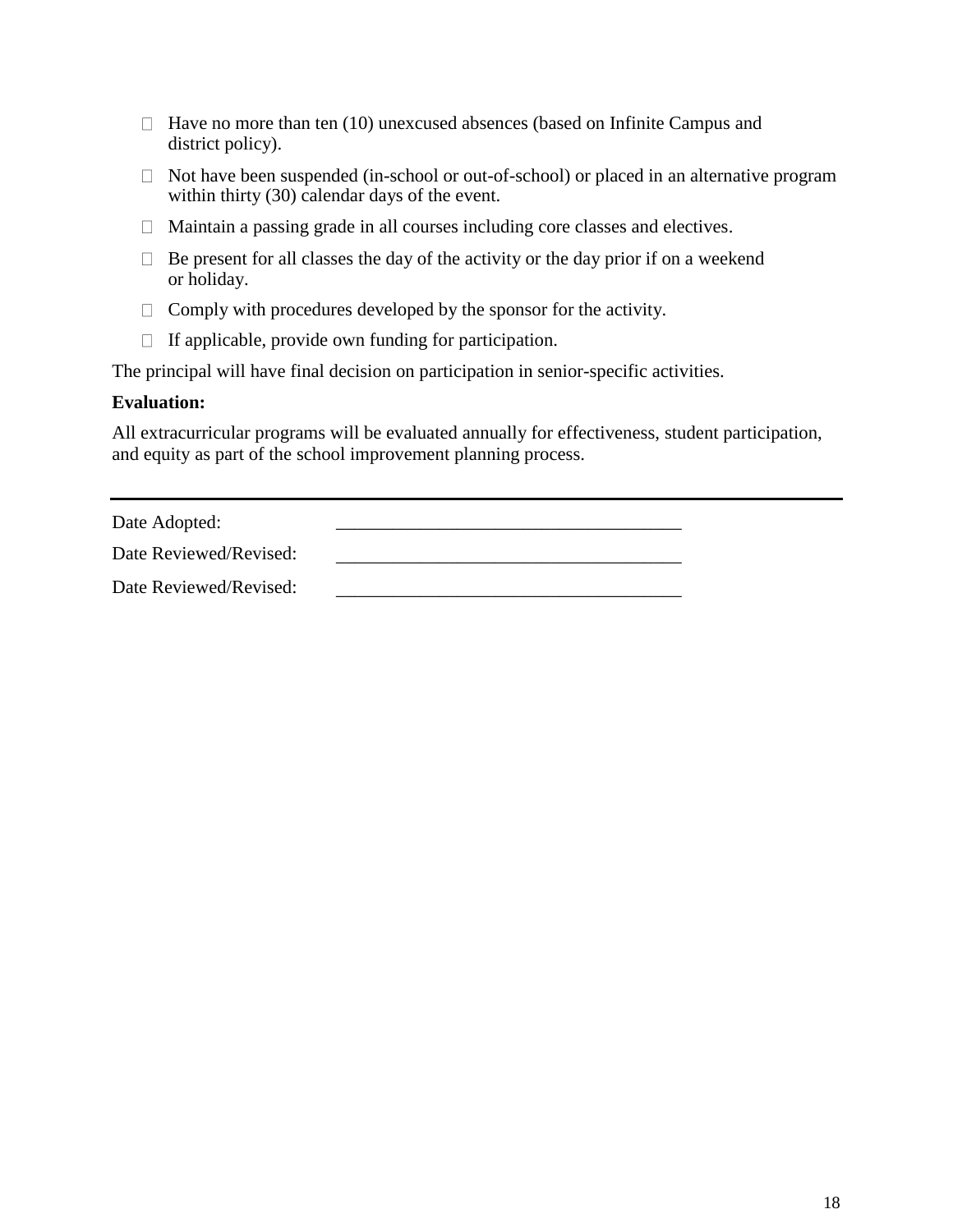# **Adoption of an Emergency Plan Policy**

[KRS 160.345(2)(i)9]

#### **Purpose:**

The *Adoption of an Emergency Plan Policy* of Great Crossing High School ensures that students are provided a safe and secure learning environment.

#### **Procedures:**

The principal, in consultation with parents, teachers, other school staff, and local first responders, will collaboratively develop the school's emergency management plan as a way to document efforts to prevent, mitigate, prepare for, respond to, and recover from emergencies. The emergency management plan will include procedures for fire, severe weather, earthquake, and building lockdown as specified in Kentucky statutes and regulations. The plan will include, but not be limited to the following:

- $\Box$  Establishment of primary and secondary evacuation routes, which must be posted in each room by each doorway used for evacuation;
- $\Box$  Identification of severe weather safe zones that have been reviewed by the fire marshal/fire chief, which must be posted in each room;
- $\Box$  Practices for students to follow in an earthquake;
- $\Box$  Development and adherence to access control measures for each school building, which may include (but not be limited to):

o Controlling access to exterior doors during the day

- o Controlling front door access electronically or with a greeter
- o Controlling access to individual classrooms

o Requiring visitor check-in with identification and purpose provided, and o Display of visitor's badge on outer clothing.

- $\Box$  Practices for students to follow in in case of fire that are consistent with administrative regulations of the Department of Housing, Buildings and Construction (DHBC); and
- $\Box$  Procedures for lockdown of the school.

Local law enforcement shall be invited to assist in establishing lockdown procedures.

Following adoption the emergency plan and diagrams of the facilities will be provided to appropriate first responders. First responders, for the purpose of this policy, include local fire personnel, local, county and/or state police personnel, and emergency medical personnel. Due to the need to maintain student and staff safety and security, the emergency plan and diagram of the facility will not be disclosed in response to any Open Records requests or discussed during Open Session of any school council meeting.

Prior to the first instructional day of school, the principal, or designee, will present and review all emergency procedures with all staff. Documentation including the time and date of the review will be kept on file at the school with a copy sent to the district office to document completion. Documentation may include methods such as a sign-in sheet that includes the printed name of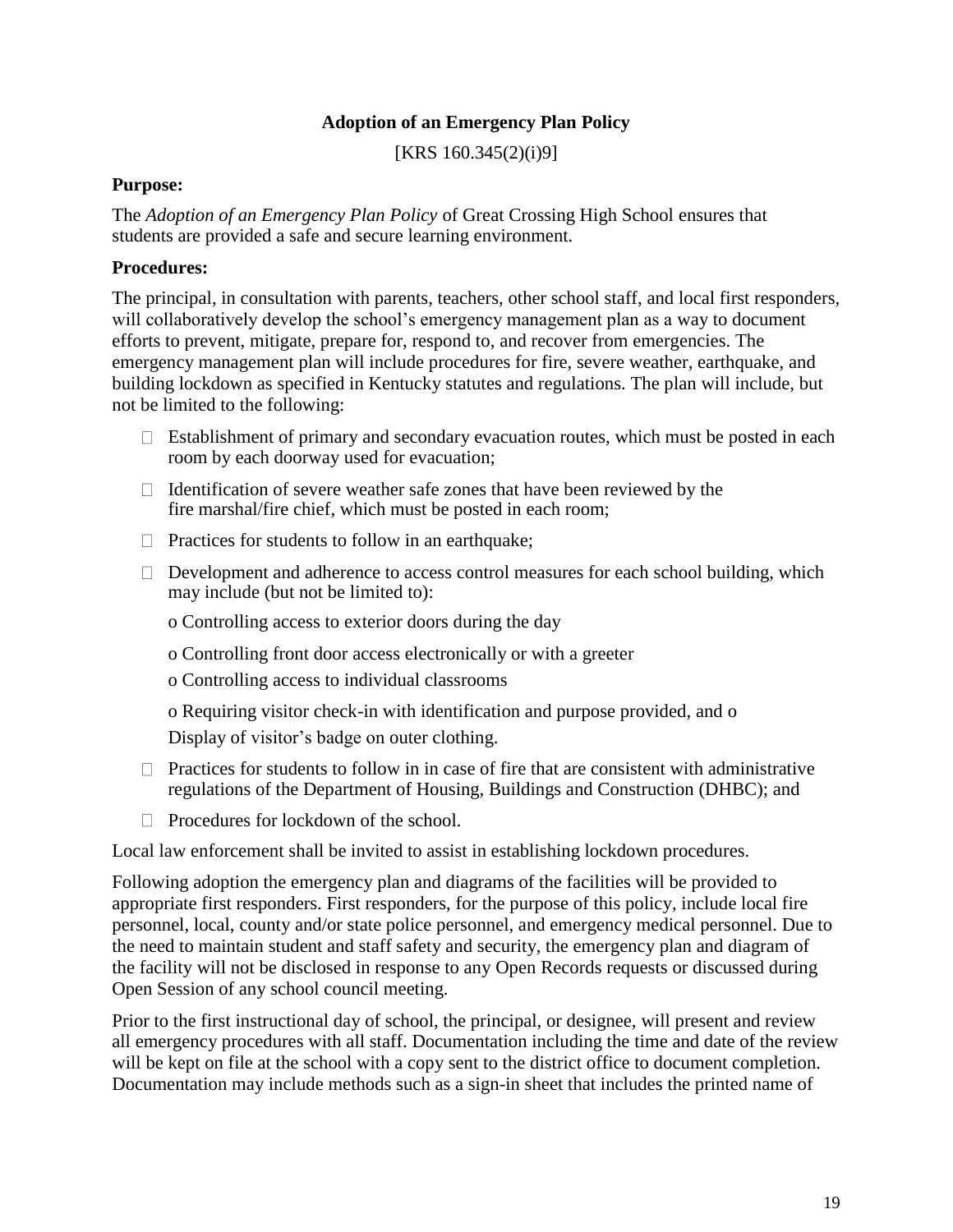each staff member (all certified and classified staff), the signature of the staff member and the date and time of the review.

A comprehensive diagram of the school showing primary and secondary evacuation routes will be posted at each school doorway prior to the first instructional day of school. Identified severe weather safe zones which have been reviewed by the local fire marshal or fire chief will be posted at each school doorway prior to the first instructional day of school.

The principal is responsible for working with the central office annually to ensure that all local first responders have a current diagram of the school that notes the primary and secondary evacuation routes, the severe weather safe zones and notations of the exterior and front entrance access points. Completion will be reported to the school council and documentation maintained in the principal's office.

Within the first thirty (30) instructional days of the school year and again during the month of January, the school will conduct one (1) severe weather drill, one (1) earthquake drill, and one

(1) building lockdown. Fire drills will be conducted in accordance with timelines, procedures and requirements outlined in the DHBC regulations. Whenever possible, first responders shall be given notice of possible drills and invited to observe. The principal is responsible for ensuring the implementation of these drills and reporting completion and problems noted during the drill to the school council and to the district central office for any remedial action needed.

Possible access control methods that will be used at Great Crossing High School are outlined below:

- $\Box$  All exterior doors must remain locked at all times.
- $\Box$  All visitors must enter through the posted front entrance.
- $\Box$  The front entrance must remain secure with electronic access only.
- $\Box$  All visitors must use the "buzzer" and be recognized prior to gaining access to the reception area
- $\Box$  The principal is responsible to ensure that trained personnel monitor the front entrance at all times. At no time during the school day are students allowed to monitor the front entrance or the reception area.
- $\Box$  All visitors must report to the front office, provide photo identification, state the purpose of the visit, and wear a school-specific badge on the outermost garment during the entire visit. Upon leaving, all visitors must report back to the front office.
- $\Box$  The office must keep an accurate log of each visitor, the date and time of the visit, the purpose of the visit, and with whom they visited.
- $\Box$  Doors must remain closed during instruction time.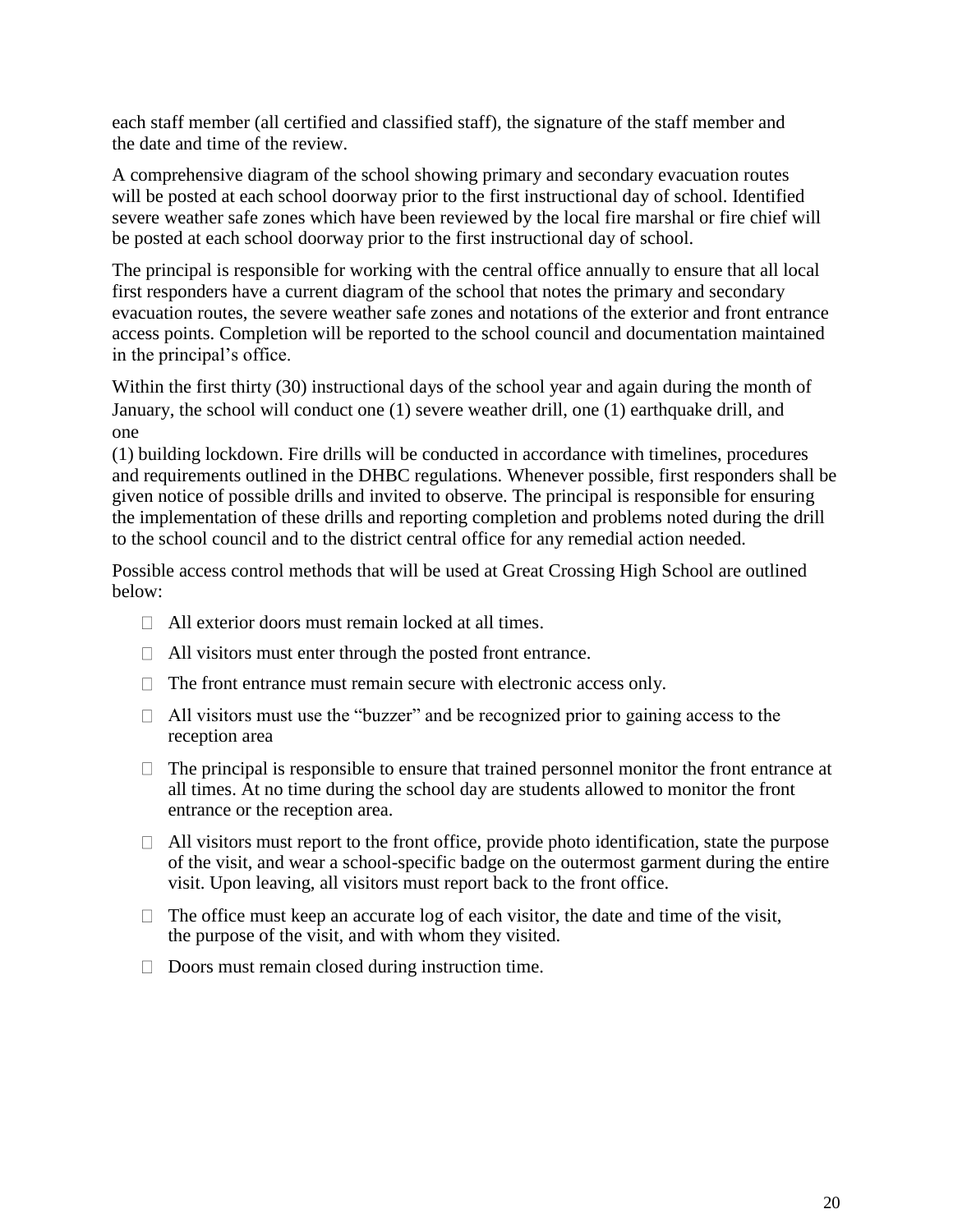# **Evaluation:**

At the end of each school year the emergency procedures are to be reviewed by the school council and first responders and revised as needed.

Date Adopted:

Date Reviewed/Revised: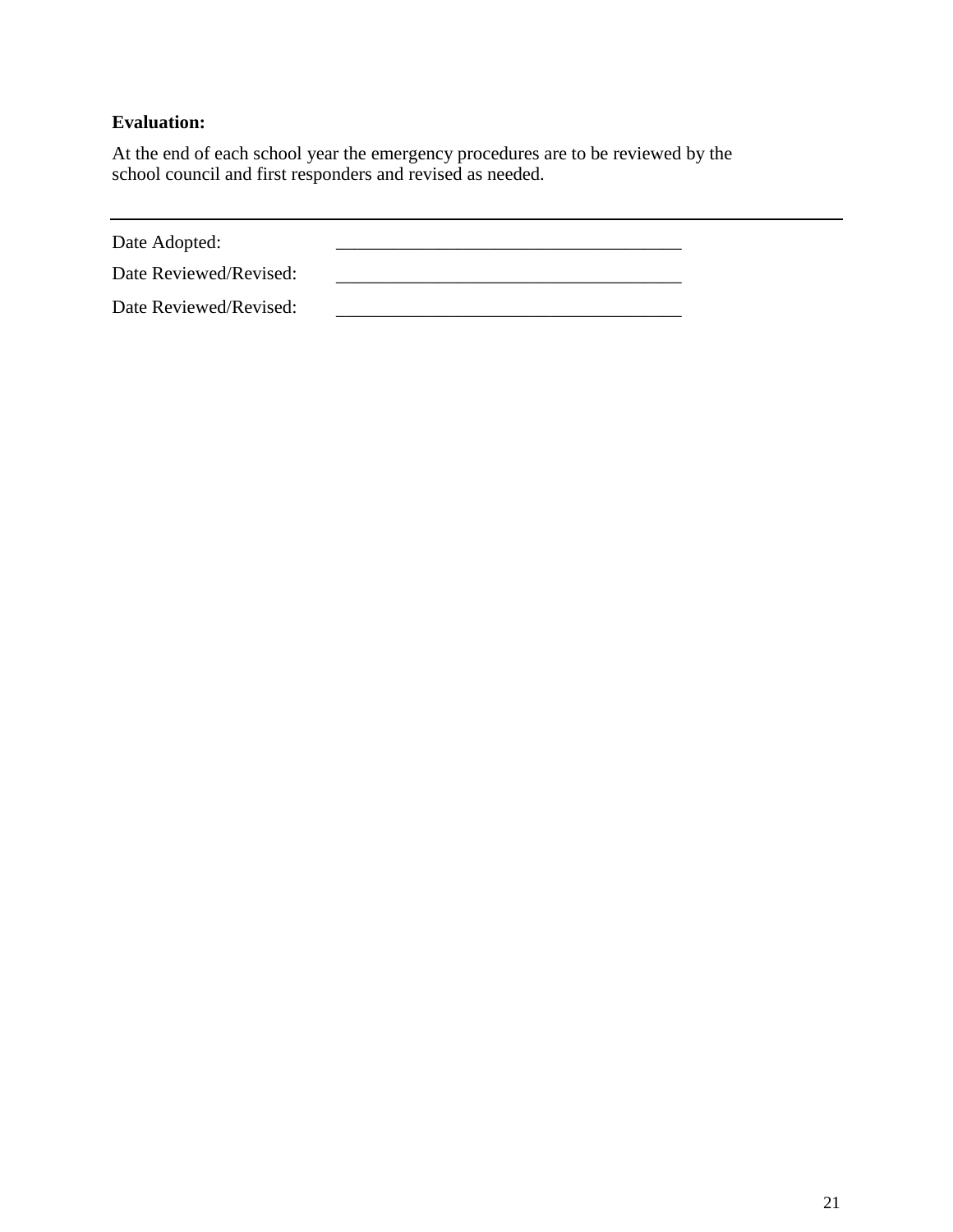## **Procedures, Consistent with Local School Board Policy, for Determining Alignment with State Standards, Technology Utilization, and Program Appraisal Policy**

[KRS 160.345(2)(i)10]

#### **Purpose:**

The *Procedures for Determining Alignment with State Standards, Technology Utilization, and Program Appraisal Policy* for Great Crossing High School ensures that all students have equitable opportunity to highly effective teaching practices at all levels and with all classes.

#### **Procedures:**

Alignment with State Standards: Annually, the school council shall charge the Curriculum and Instruction Committee with reviewing the curriculum of the core instructional areas (i.e., English/Language Arts, Mathematics, Science, and Social Studies) to ensure that each area is aligned with the Kentucky Core Academic Standards and to district curriculum maps. The committee shall also review analysis of state assessment data to determine any curricular gaps. This review shall be completed and reported to the school council by the May school council meeting.

Annually in January the school council shall charge the Climate and Culture Committee with determining the barriers in student achievement. The committee may review state non-academic data, survey data (i.e., parent, teacher and student), behavior summaries, and budget reports, as well as any other data needed for their review. This charge shall also include a summary of student use of technology as it relates to barriers in student achievement. This review shall be completed and reported to the school council by the May school council meeting.

Technology Utilization: Technology shall be utilized in the classroom by students, as a means to enhance the curriculum, and as a learning tool in the Library Media Center. All school technology (e.g., computers, iPads, SmartBoards) must be available for student use first. Teachers will plan lessons that encourage the use of technology by students. All staff and students will adhere to the Scott County School's Acceptable Use Policy.

Teachers will:

- $\Box$  Use technology to improve communications, enhance thinking skills, make instruction more efficient and effective, and develop critical life skills. PLC teacher-leaders will include the student use of technology as part of the weekly PLC meeting.
- $\Box$  Provide equitable and adequate access to the technology resources for all students.
- $\Box$  Implement technology to meet state and national standards.
- $\Box$  Research and use up-to-date programs and/or apps as part of the instructional program.
- $\Box$  Encourage and monitor student use of technology.
- $\Box$  Use adaptive or assistive technology for students as required in IEPs.
- $\Box$  Include technology resources as part of the daily lesson plan, including the websites URL and/or applications. Included in the lesson plan is a description on how the students will be using the technology as part of instruction.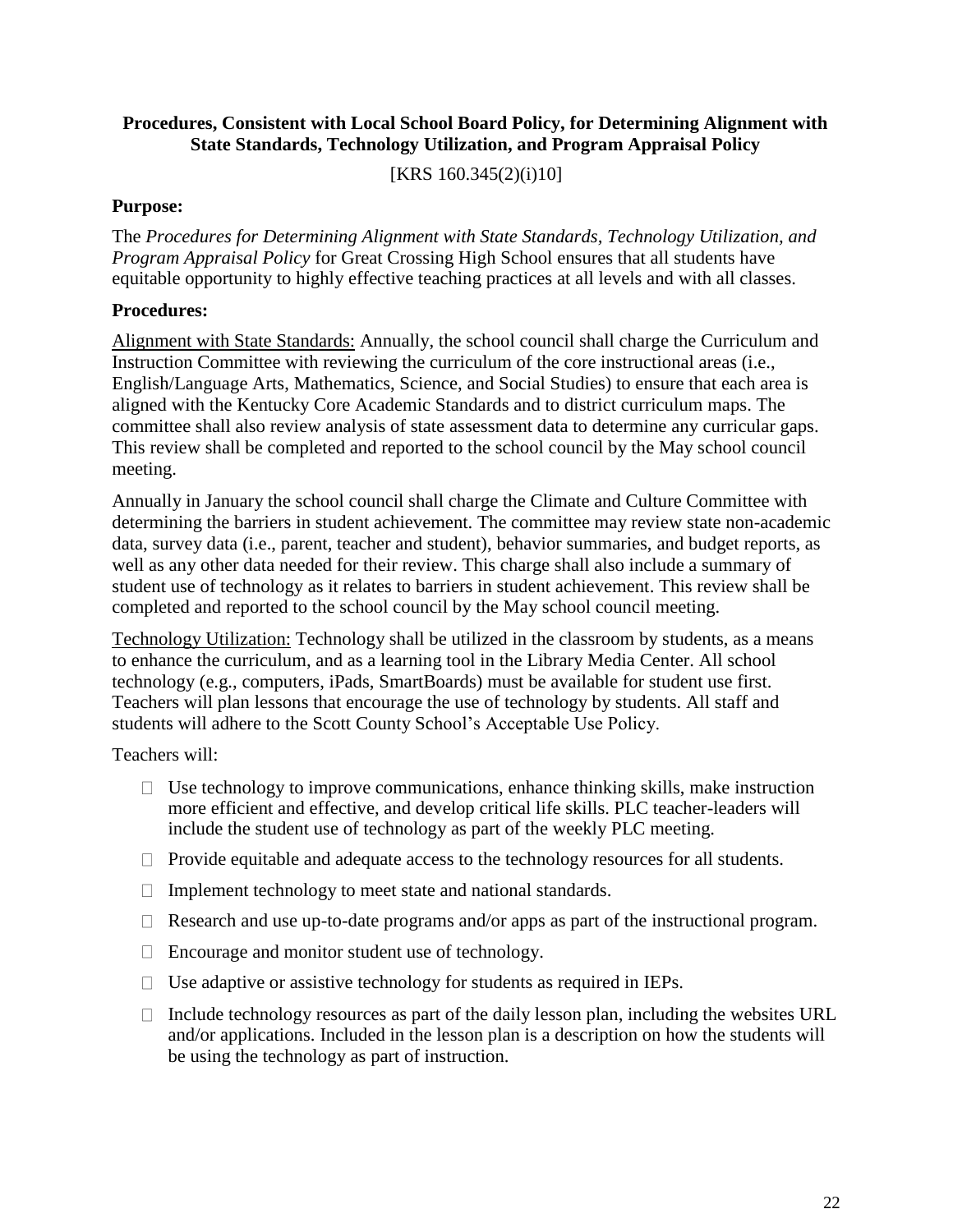The principal will monitor, through the lesson planning and PLC process, the student use of technology as part of the instructional day.

Program Appraisal: Annually in October the school council shall charge the Improvement Planning committee with reviewing state, district and school data to determine effectiveness of instruction program initiatives. The committee shall draft a report as to the strengths and barriers for each program initiative. This review shall be completed and reported to the school council by the December school council meeting.

# **Evaluation:**

Annually, the principal will inventory the school's technology and create a report for the school council on the needs of the school in relation to technology. This report will consist of outdated equipment, repairs needed, and software updates needed. The school council will prioritize the needs and submit a request, based on the report, to the district technology coordinator.

Annually the analysis of the reviews from the Curriculum and Instruction Committee, the Climate and Culture Committee and the Improvement Planning Committee shall be used as part of the school improvement planning revision process.

Date Adopted:

| Date Reviewed/Revised: |  |
|------------------------|--|
|                        |  |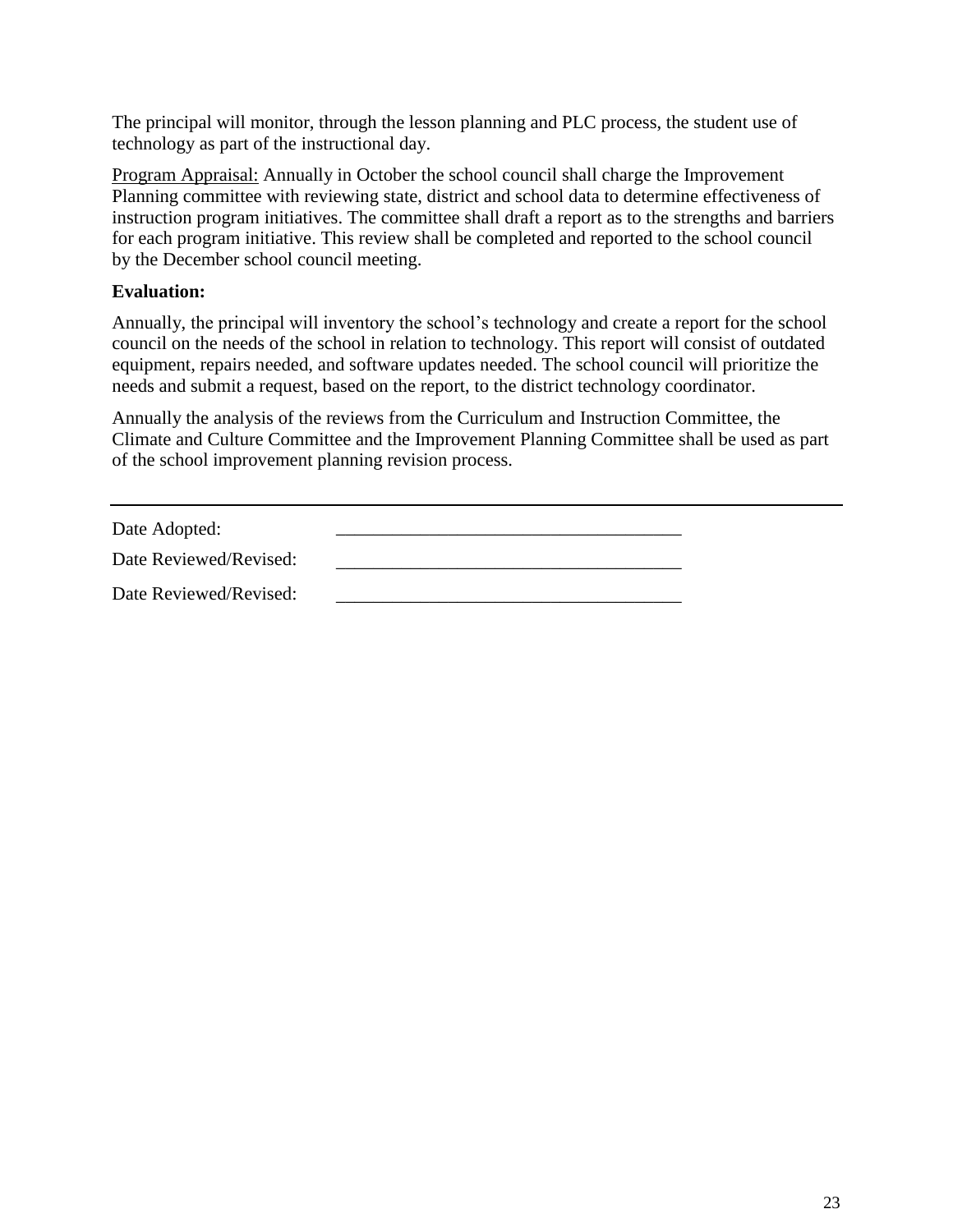# **Consultation**

# [KRS 160.345(2)(1)11]

### **Purpose:**

The *Consultation Policy* of Great Crossing High School ensures that the selection of instructional staff are highly effective, qualified and meet the needs of the student population.

## **Procedures:**

Vacancy shall be defined as:

- 1. A position that did not previously exist but which can now be funded;
- 2. A position previously held by an employee who has retired or resigned; or
- 3. A position held by an employee who has indicated in writing that they will retire or resign at the conclusion of the current school year.

Qualified Teacher shall be defined as a teacher who:

- 1. Hold at least a bachelor's degree;
- 2. Hold full Kentucky certification or statement of eligibility; and
- 3. Demonstrates competency in each of the core academic subjects taught.

Highly Qualified Paraeducator (Paraprofessional) shall be defined as an instructional assistant who has:

- $\Box$  Has completed two years of study at an institution of higher education;
- □ Holds an associate's (or higher) degree; or
- Has passed the *Kentucky Paraeducator Assessment*

#### exam. Notification of Vacancy:

The school council shall be consulted by the principal on all certified and classified instructional vacancies that occur at the school. When an instructional staff vacancy has been posted the principal shall include "consultation with the school council for the (position title) vacancy" on the agenda of the next regular or special meeting of the council.

#### Timeline:

The principal and school council shall meet the following timeline for filling vacancies:

- $\Box$  Once a vacancy is determined, the principal and an ad hoc committee will review applications.
- The principal shall contact the candidates and schedule the interviews.
- The principal and the ad hoc committee will conduct interviews.
- $\Box$  The principal and the ad hoc committee will meet following interviews to discuss and select the best candidate for Great Crossing High School.
- $\Box$  The principal shall communicate this selection to the school council by consultation.
- $\Box$  Following consultation, the principal will inform the superintendent of his/her recommendation for hire.

# **Evaluation:**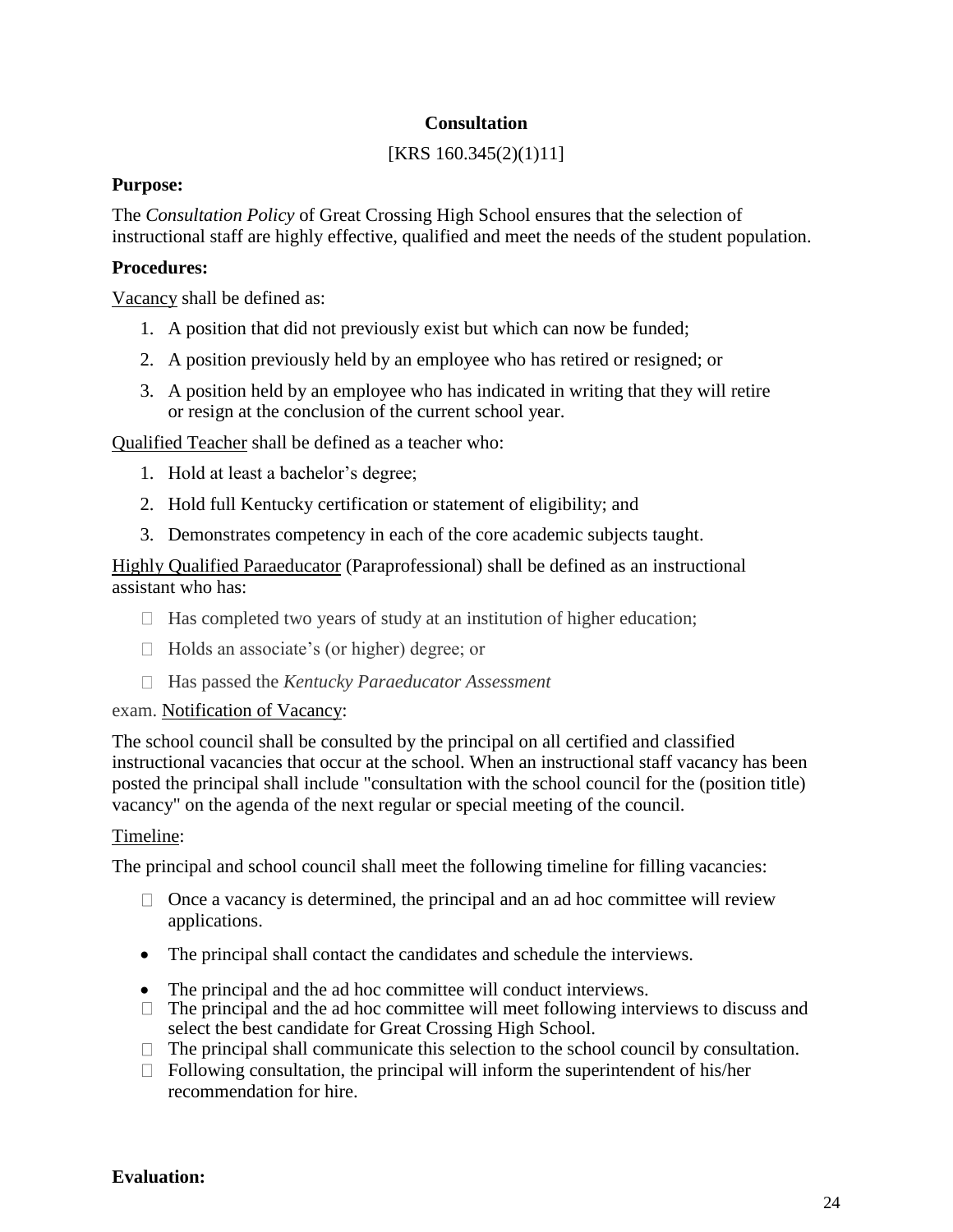The school council shall annually review the policy and timeline and make revisions as necessary to ensure high qualified and highly effective teachers are recruited and retained at the school. Revisions to this policy will be made before April 30<sup>th</sup>.

Date Adopted: \_\_\_\_\_\_\_\_\_\_\_\_\_\_\_\_\_\_\_\_\_\_\_\_\_\_\_\_\_\_\_\_\_\_\_\_\_

Date Reviewed/Revised: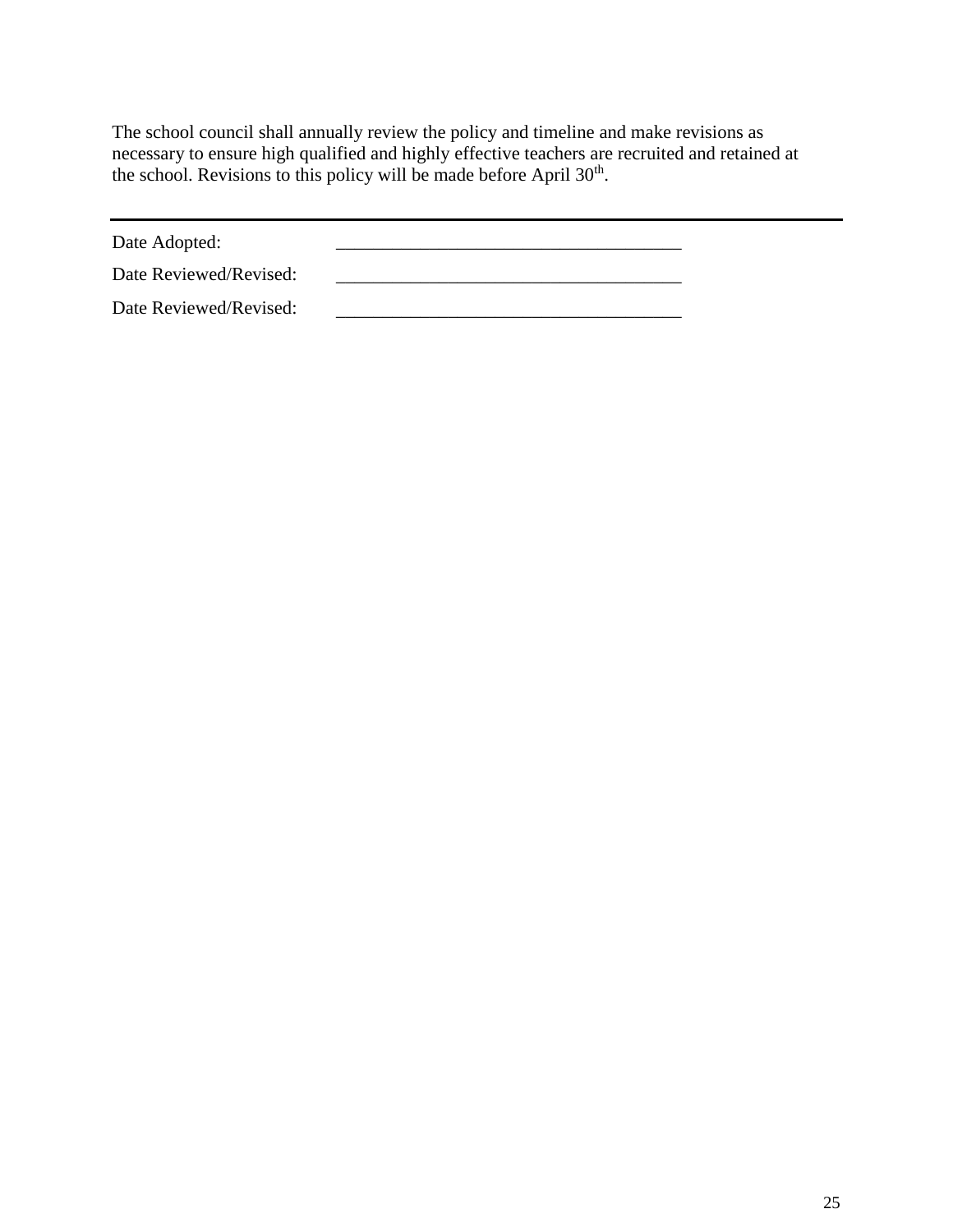### **Committees**

# [KRS 160.345(2)(c)2]

*A Committee Policy is not a required policy area for schools. However, if the school or the school council forms committees, the school council must have a policy.*

# **Purpose:**

The *Committee Policy* of Great Crossing High School ensures equitable participation in the decision-making process for teachers, parents and the school community as a whole.

# **Procedures:**

Great Crossing High School shall have five standing committees:

- $\Box$  Budget Committee: The Budget Committee shall recommend an annual budget, monitor budget implementation, and recommend budget amendments as needed.
- Curriculum and Instruction Committee: The Curriculum and Instruction Committee shall analyze the curriculum alignment, research instructional practices, and monitor implementation of curriculum and instructional policies.
- Climate and Culture Committee: The Climate and Culture Committee shall review nonacademic and survey data as it relates to the removal of barriers in student achievement.
- $\Box$  Improvement Planning Committee: The Improvement Planning Committee shall review school assessment and non-academic data, noting trends and barriers, providing information and statistics to the school council during the improvement planning revision process.
- □ Teacher and Student Programs and Activities Committee: The Teacher and Student Programs and Activities Committee shall plan monthly teacher and student activities and celebrations and maintain the *Kentucky Kids*, *Teacher Resources,* and the *SBDM* bulletin boards. The committee shall monthly review student discipline data and teacher and student attendance data. The committee shall annually review the school's discipline plan,

Each standing committee shall have at least eight members including at least one parent.

During March, the following steps shall be taken to recruit members for each standing committee:

- 1. The principal shall invite all parents by placing a notice in the school's monthly newsletter and sending a One-Call message. The message shall be sent in English and Spanish.
- 2. The current committee chairs shall describe their committee's work for the school's monthly newsletter. These descriptions will be posted on the homepage of the school's website.
- 3. School council members will seek out minority members, including parents, staff, and other concerned adults, and encourage their active participation in all committees.

During April the principal shall place committee sign-up sheets on the SBDM bulletin board, and in the staff workroom. Parents and community members may also sign up by telephone or email.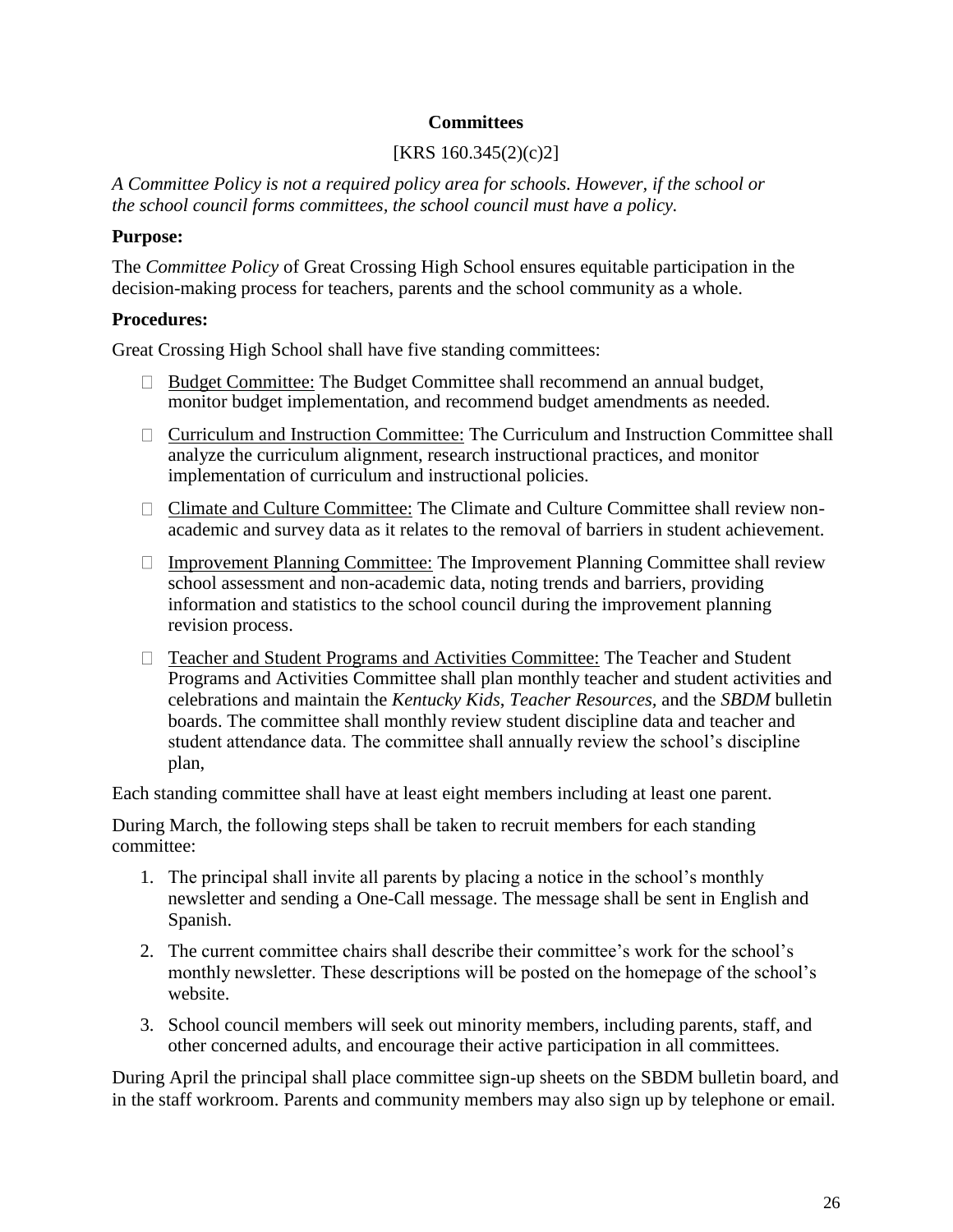During May the school council will appoint committee members, ensuring reasonable representation of minority groups. The school council may need to assign some persons to committees that are not their first choice to give each committee adequate and balanced membership. The school council shall also designate a committee member to convene the first committee meeting. The school council secretary shall notify all committee members of their appointment.

Ad hoc committees shall be established as needed by the school council. The school council shall ensure that ad hoc committees also have reasonable representation of the community.

All school council committees established under this policy are public agencies and are subject to Kentucky's Open Meetings/Open Records statutes.

# **Sample Committee Charge**

When a school council charges a committee to work on a particular challenge or task, the school council may want to use a standard format to organize the information for the committee to ensure completion of the challenge or task.

Include in the charge:

- $\Box$  the name of the committee.
- $\Box$  the topic,
- $\Box$  the date of the charge,
- $\Box$  what work is needed.
- $\Box$  the timeline for completion,
- □ any special considerations or issues, and
- $\Box$  the contact person on the council.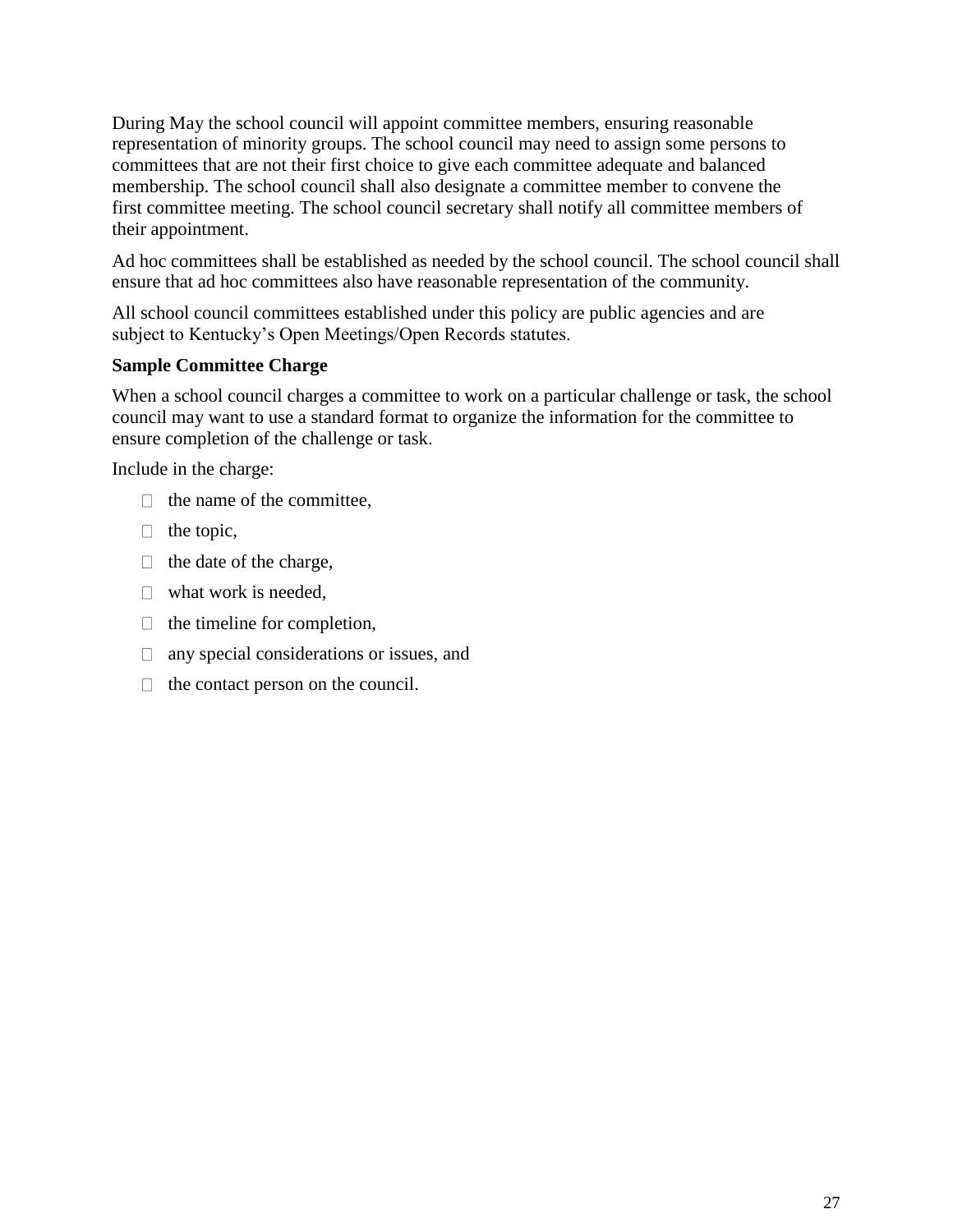**To:** The Culture and Climate Committee

**Topic:** To draft a policy change to increase physical activity during the school day

**Date:** June 1, 201X

The school council at Great Crossing High School charges the committee to identify ways to increase physical activity for all students during the school day that will work at the high school level. Consider a more efficient schedule for physical education course, options before school, during the lunch break, and after school, and quick energizers that can be done during regular core instruction. Look at curriculum, space, schedule, staff, and professional development issues. Draft an amendment to Schedule of the Day Policy to add best practices you found.

### E**valuation:**

The school council shall annually review the standing committees, the committee chairpersons and the work provided to the school council from each committee. Any revisions to the committee policy based on this information will be completed by the school council.

| Date Adopted:          |  |
|------------------------|--|
| Date Reviewed/Revised: |  |
| Date Reviewed/Revised: |  |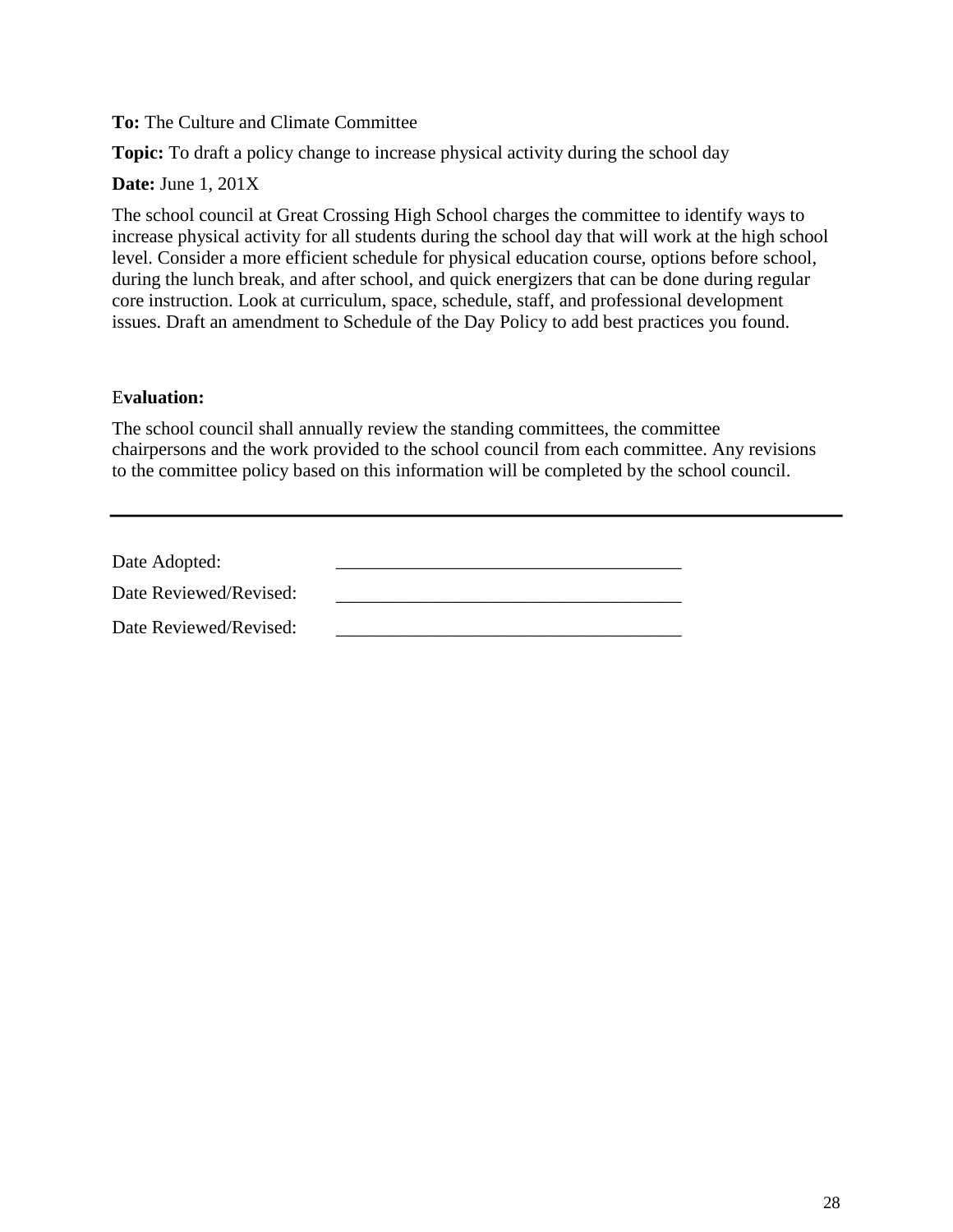### **Recruitment and Assignment of Students to Advanced Placement, International Baccalaureate, Dual Enrollment and Dual Credit Courses**

[KRS 160.348(2)]

#### **Purpose:**

The *Recruitment and Assignment of Students to Advanced Placement, Dual Enrollment and Dual Credit Courses Policy* of Kentucky High School ensures that all students are provided opportunity to participate in a rigorous and academically challenging curriculum.

### **Procedures:**

All students at Great Crossing High School who are willing to accept the challenge of a rigorous academic curriculum shall be admitted to advanced placement, dual enrollment, and/or dual credit courses. Students must have successfully completed the prerequisite course work or have otherwise demonstrated mastery of the prerequisite content knowledge and skills and have permission from the course instructor to participate.

Annually, Great Crossing High School shall offer specific courses will be determined based on student interest and an identified need annually. If a course is not offered as part of the regular master schedule and is a course needed for a student's learning plan, the student shall be permitted to take the course via the Kentucky Virtual Campus. The student must request the course through the guidance counselor.

Guidance counselors shall advise students and parent of the opportunity for advance placement, dual enrollment and dual credit course options when they prepare and revise their Individual Learning Plan, encouraging students to take appropriate preparatory courses. Teachers shall encourage students to take challenging courses, maintaining data of contacts with students and parents. Guidance counselors shall maintain resources and information for dual enrollment and dual credit courses offered through the Kentucky Community College and Technical System.

# **Evaluation:**

During the March school council meeting, the school council shall review data on student participation in advanced placement, dual enrollment and dual credit courses. This data shall be used during the planning process for course offerings in the upcoming school year.

| Date Adopted: |  |
|---------------|--|
|               |  |

Date Reviewed/Revised: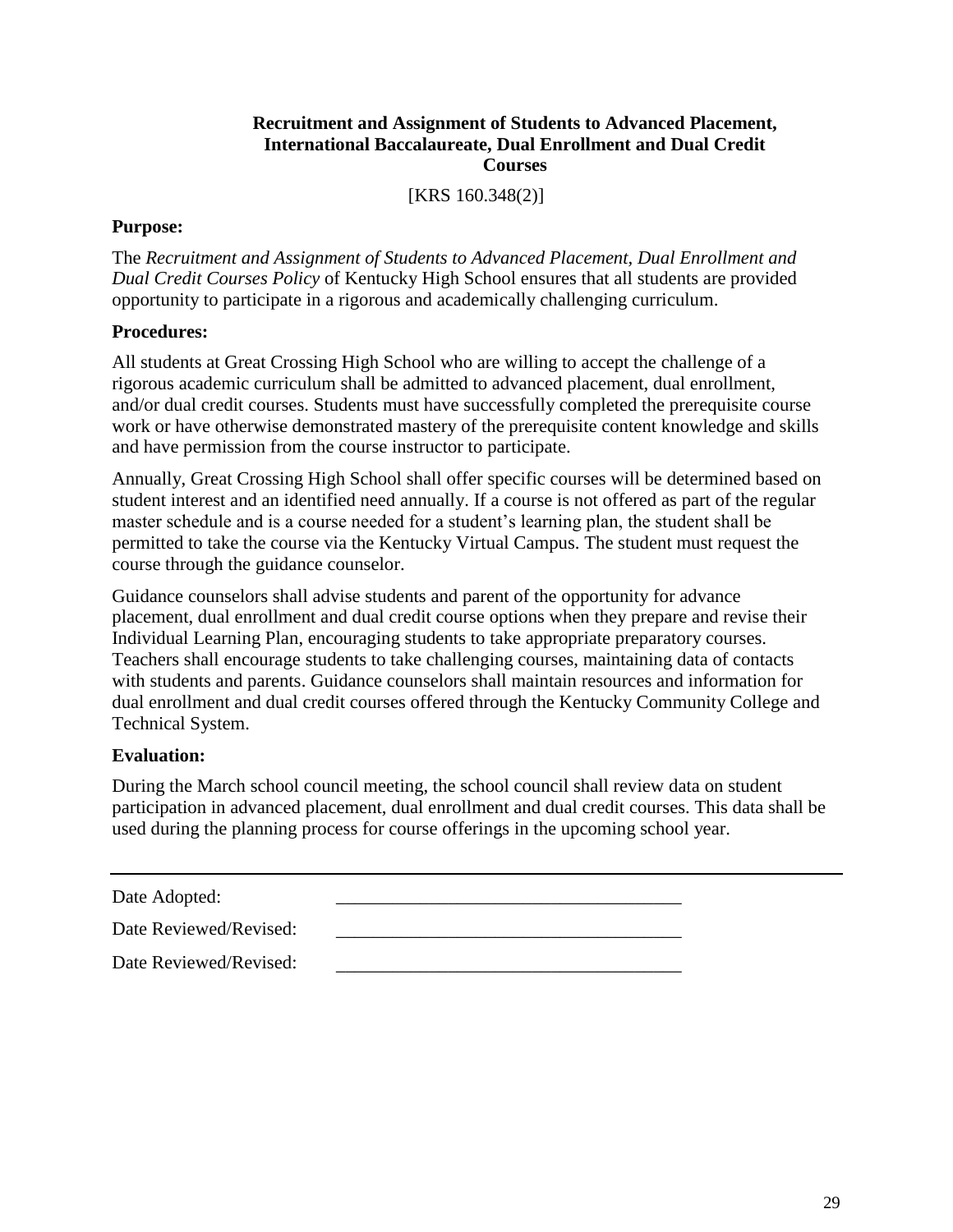# **Wellness Policy**

[KRS 160.345(11)]

# **Purpose:**

The *Wellness Policy* of Great Crossing High School ensures that all students have opportunity for physical activity and are encouraged to make healthy choices daily.

# **Procedures:**

Great Crossing High School will offer courses that promote healthy living and lifelong fitness for students by providing opportunities for all students to take classes that promote these behaviors as part of its elective offerings. These courses will be designed to develop basic movement skills, lifelong sports skills, and physical fitness as well as to enhance mental, social, and emotional abilities.

- Each student will complete a required physical education class as a graduation requirement at GCHS.
- Accommodations and adaptations will be made for students with special needs.
- Health and PE teachers will implement a healthy choice program by reviewing the nutritional standards on a regular basis and by not using food as a reward.

Great Crossing High School will adopt the physical education assessment tool to assess the physical activity program at the school. The tool must…

- Assess how closely the physical education curriculum aligns with state and national standards for high quality physical education programs.
- Analyzes the content and components of the physical education curriculum.
- Assists in identifying changes that are needed in physical education curriculum.

# **Evaluation:**

The school council shall review annually by the March school council meeting the level of student activity and compiled data from the assessment tool. This data shall be included as part of the improvement planning process.

Date Adopted:

Date Reviewed/Revised: \_\_\_\_\_\_\_\_\_\_\_\_\_\_\_\_\_\_\_\_\_\_\_\_\_\_\_\_\_\_\_\_\_\_\_\_\_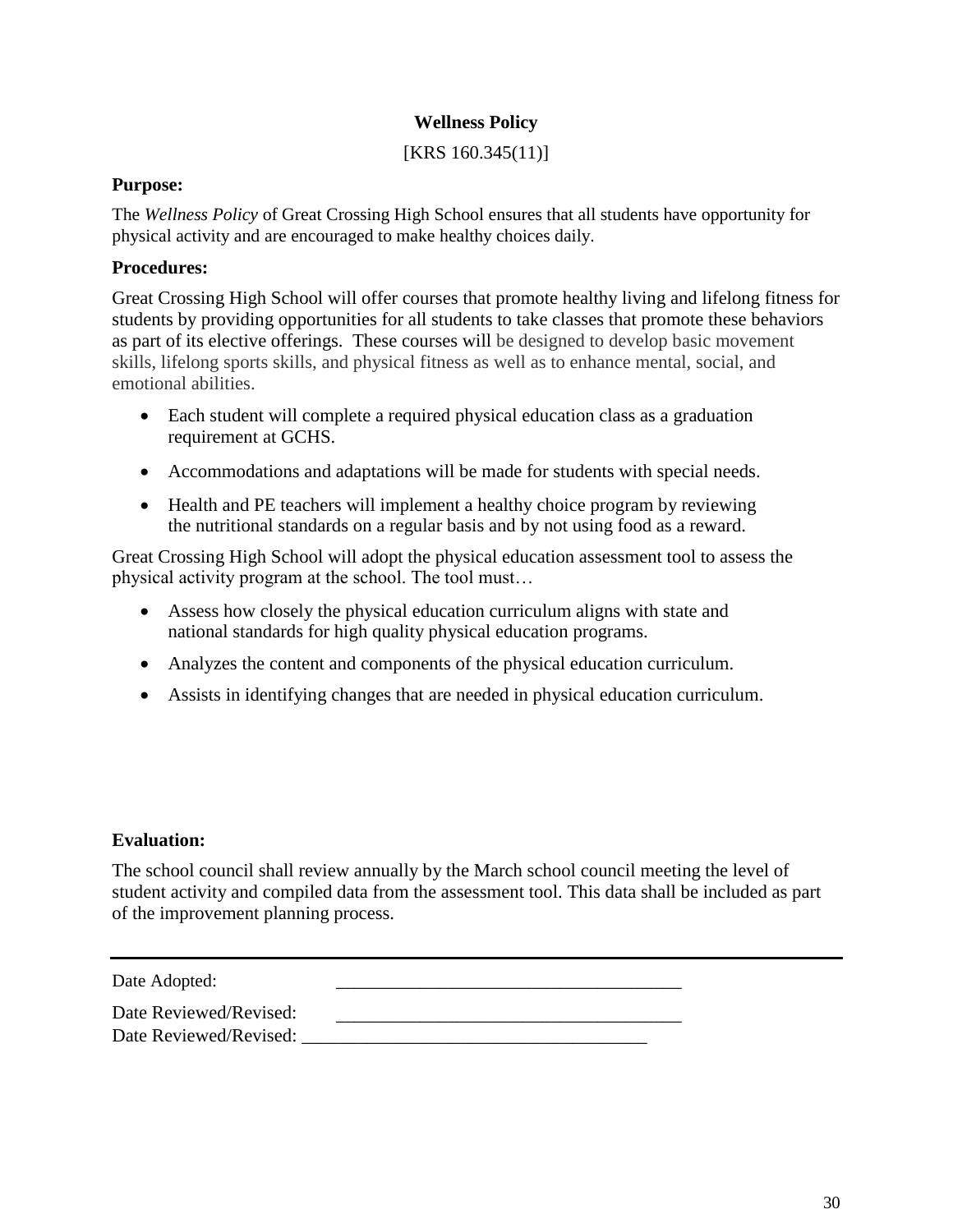# **Determination of a Writing Program**

[KRS 158.6453(19)]

# **Purpose:**

The Determination of a *Writing Program Policy* at Great Crossing High School ensures that all students in all classes will use writing as a way to learn. Great Crossing High School believes that writing is a necessary communication skill for students so it should be authentically taught by certified staff and practiced in all curricular areas.

## **Criteria:**

- **I. All students shall be provided multiple opportunities to develop communication skills through writing and shall be allowed choice and exploration. To ensure this, all teachers will…**
- 1. Engage students in three categories of writing: writing to learn, writing to demonstrate learning, and writing for publication.
- 2. Incorporate a variety of genres including literary, argumentative, informational, and practical/workplace materials across all content areas.
- 3. Provide opportunities on a regular basis for authentic and meaningful writing to include the following:
	- A. Writing for a variety of purposes.
		- Argumentative to support claims
		- Informative/explanatory texts
		- Narrative to develop real or imagined experiences or events
	- B. Writing for a variety of audiences.
	- C. Writing to reveal ownership and independent thinking.
- 4. Assign writing in which students draw on individual experiences.
- 5. Allow students to write as a natural outcome of the content being studied in all curriculum areas.
- 6. Incorporate writing in both on-demand and writing over time situations.
- 7. Create assignments where students read and analyze a variety of print and non-print materials (e.g., artwork—2D and 3D), photographs, electronic text, graphics, illustrations, web images, maps, multimedia) including persuasive literary, informational, and practical/workplace materials. Use readings as models.
- 8. Provide opportunities for students to learn about and use appropriate resources for writing (e.g., personal interviews, observations, print materials, and technology) driven by different instructional purposes with different instructional purposes for the student to consider.
- 9. Create assignments where students apply appropriate writing skills to oral communication.